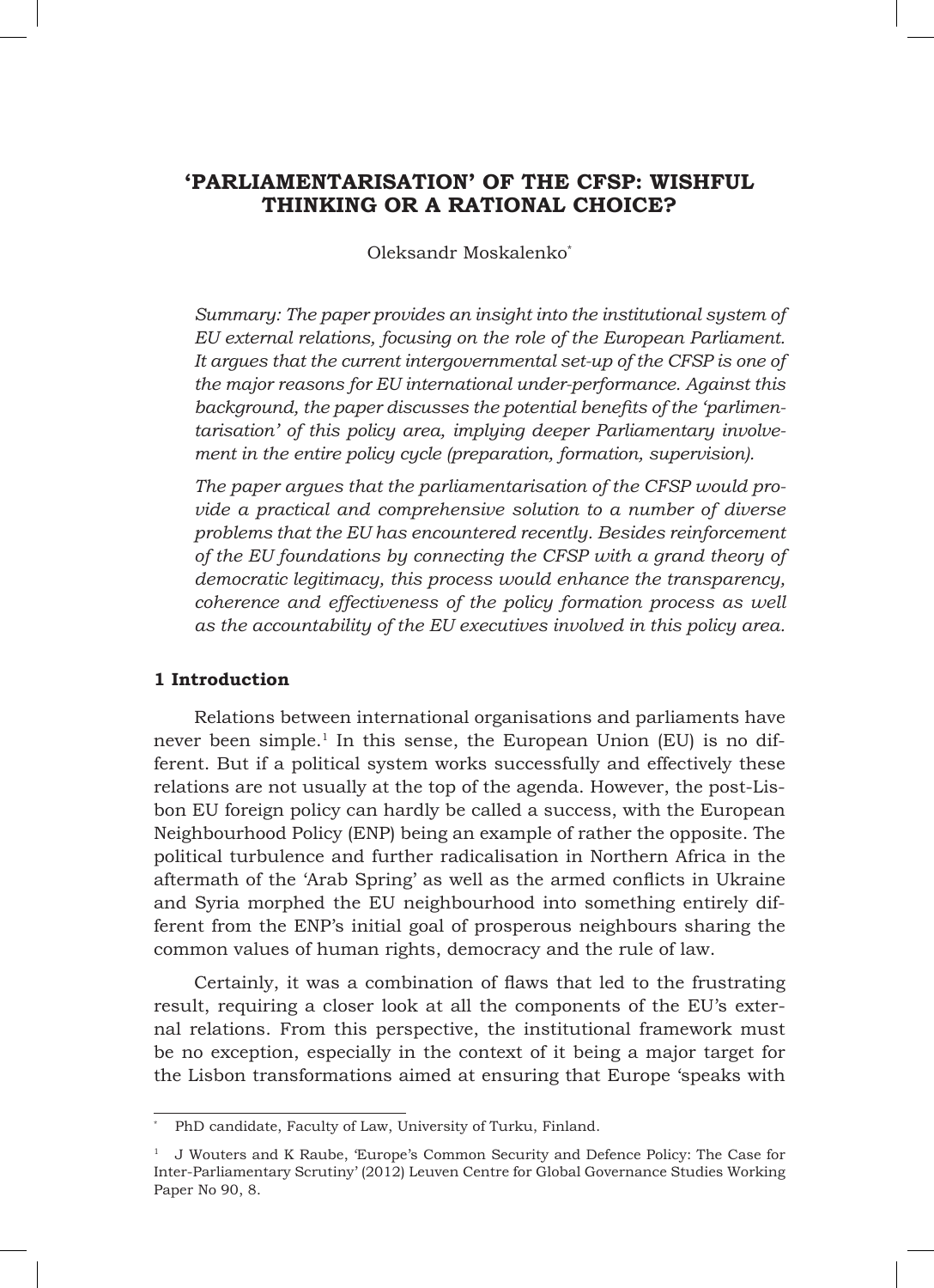one voice' in its international relations. This paper provides an insight into the institutional system of the EU external relations. It focuses on the current institutional role of the European Parliament (EP) within the Common Foreign and Security Policy (CFSP) and in the wider context of EU foreign policy. The article argues that the current intergovernmental set-up of the CFSP constrains both the formation and the implementation of EU foreign policy. In this context, the article discusses the potential benefits of 'parlimentarisation' of this policy area, by which is meant the EP's involvement in the entire policy cycle, including the preparation and formation of the CFSP as well as supervision of its implementation.

The paper argues that the parliamentarisation of the CFSP provides a practical and comprehensive option, which would facilitate progress of this policy area. In addition to considerably reinforcing the EU's foundations by embedding the CFSP into the wider context of the democratic legitimacy concept, parliamentarisation will enhance the transparency, coherence and effectiveness of the policy formation process as well as the accountability of the EU executives in this policy area. Its potential in terms of facilitating the formation of a genuinely common European policy based on the values declared by the Lisbon Treaty should also be stressed.

The paper consists of seven sections, including this introduction and a conclusion. Section 2 provides the background to the research with an analysis of specific features of EU foreign policy as well as the current legal framework of the EP's involvement in EU external relations. Section 3 studies the existing problems of the CFSP, which are mostly associated with the intergovernmental mode of its formation. Section 4 scrutinises the theoretical reasoning for the deeper involvement of the EP in the policy formation process, concentrating on the arguments of 'democratic deficit' and 'democratic legitimacy' whilst further elaborating this reasoning within the unique EU political environment. Section 5 moves from theory to practical challenges and analyses the potential that parliamentarisation possesses in terms of meeting them. Section 6 concentrates on the final stage of the policy cycle, providing a study of the potential benefits of an enhanced role for the EP in control over policy implementation, which includes the EP's relations with the High Representative of the Union for Foreign Affairs and Security Policy ('HR'), the European External Action Service (EEAS) and the heads of EU delegations.

## **2 An asymmetric policy area and split competences.**

This section provides the background of the study by examining specific features of the EU as an international actor and the legal framework of the EP's involvement in its foreign policies. The overwhelming domi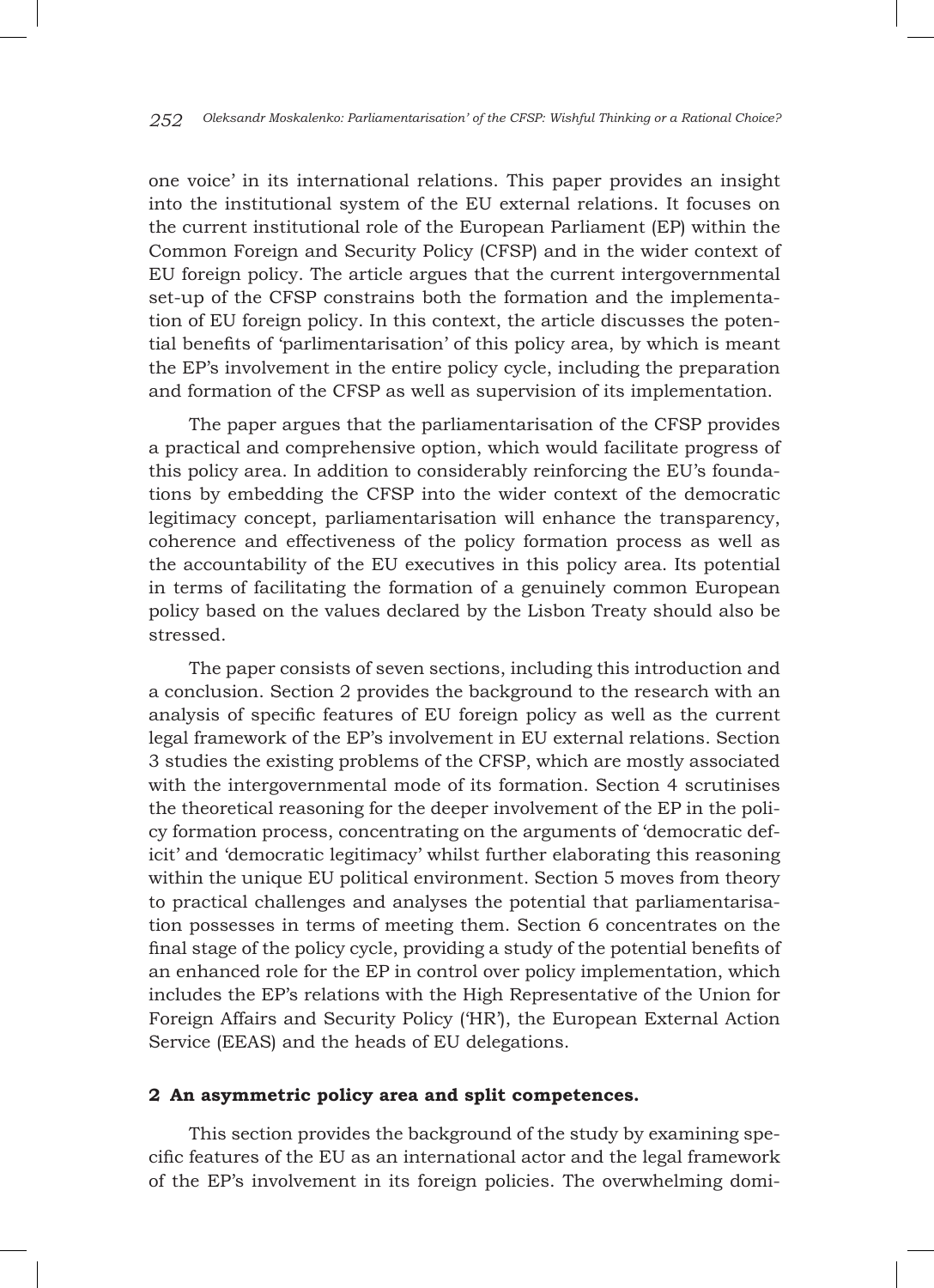nance of non-military tools is a paramount fact that shapes the entire structure of the EU's external relations. Despite previously raised hopes for a defence union,<sup>2</sup> which were reasserted by the Lisbon Treaty, $3$  the formation of a common EU military force is currently more a political issue than a practical process, which reaffirms the ironic definition of the EU as 'economic giant, political gnome and military worm'.4 Thus, the concept of normative power supported by economic means of influence remains the major relevant explanatory model for the EU's impact on international politics. The first post-Lisbon HR Baroness Ashton stated that the EU 'cannot deploy gunboats or bombers'; instead, she stressed that the strength of the EU 'lies, paradoxically, in its inability to throw its weight around'.<sup>5</sup> Indeed, that strength resides in trade, aid and development assistance, which have traditionally been at the core of the EU's ability to exert its influence and promote its values beyond the territory of its Member States.6 Therefore, instead of remaining an isolated policy, the CFSP should increasingly function as a policy that generates 'nexus decisions', which would underlie and consolidate other aspects of EU external relations.<sup>7</sup> In this case, it will facilitate the development of synergy within EU foreign policy.

The Lisbon Treaty considerably enhanced the EP's position in most policies, yet not the CFSP. The new formula, which connected the consent right with the ordinary legislative procedure, $8$  covers 87 different policy areas.9 In this sense, trade, aid and development policies fall within the above-mentioned pattern of the strengthened EP role. Trade as the essential part of the Common Commercial Policy (CCP) falls within exclusive EU competence,10 while aid and development policies represent a specific case of competence division, with the Union having competence to conduct a common policy, although without preventing Member States

<sup>2</sup> S Stavridis, 'Why the "Militarising" of the European Union Is Strengthening the Concept of a "Civilian Power Europe"' (2001) European University Institute Working Paper 17.

<sup>3</sup> Art 42 TEU.

<sup>4</sup> A Plecko, 'Die Nato ist die Eintrittskarte in die EU' *Wall Street Journal* (28 September 2014) <www.wsj.de/nachrichten/SB10349853011903034570704580177690824385742? mg=reno64-wsjde> accessed 30 December 2016.

<sup>5</sup> Speech of Baroness Ashton (Corvinus University, Budapest, 25 February 2011) <http:// europa.eu/rapid/pressReleasesAction.do?reference=SPEECH/11/126> accessed 30 December 2016.

<sup>6</sup> D Mix, 'The European Union Foreign and Security Policy' (2013) Congress Research Service 7-5700, 20 <www.fas.org/sgp/crs/row/R41959.pdf> accessed 30 December 2016.

<sup>7</sup> Wouters and Raube (n 1) 9.

<sup>8</sup> Art 218 TFEU.

<sup>9</sup> T Tiilikainen, 'The Empowered European Parliament: Accommodation to the New Functions Provided by the Lisbon Treaty' (2011) The Finnish Institute of International Affairs (FIIA) Briefing Paper 91, 4.

<sup>10</sup> Art 3 TFEU.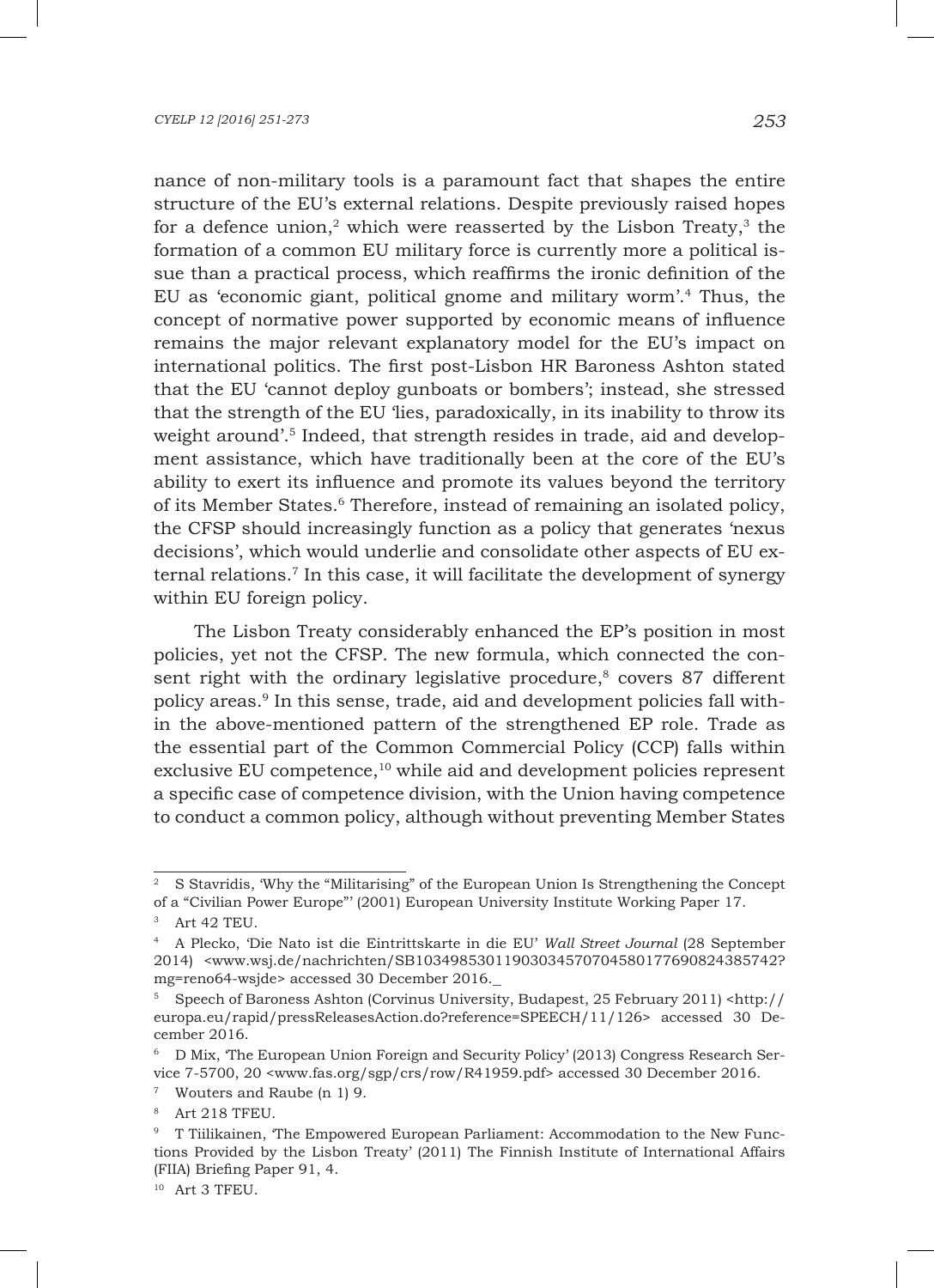from exercising theirs.<sup>11</sup> In the practical sense, all those policies are legislated in accordance with the ordinary legislative procedure.<sup>12</sup> It should be stressed that the EP's role in these policies is not limited to its functions within the ordinary legislative procedure. For the CCP, the EP has become one of the key actors.13 Regarding assistance to third countries, the EP co-decides with the Council not only on the development cooperation instrument, but also on the financing aspects of all other instruments,14 thus enjoying an equal footing with the Council in terms of formal policymaking competences.15

In terms of international agreements within these policies, the procedure requires the EP's consent for all three cases.16 In the wider context, article 218 TFEU and the framework agreement of  $2010^{17}$  confirmed a number of the EP's important rights, emphasising the general principle of equal treatment with the Council.18 These privileges, solidly based on the consent right and accompanied by its traditional agenda for foreign policies, made the EP an independent and powerful player in EU external relations.19 Moreover, the EP managed to use the post-Lisbon institutional uncertainty to successfully reinterpret its right to be 'informed' in international negotiations, and transformed it into a right to be 'involved',<sup>20</sup> by providing ex-ante control as well.<sup>21</sup> This raised its status to a position capable of steering the negotiators' agenda and controlling the negotiation process.<sup>22</sup> In this way, the EP's resolutions play a twofold role: they indicate to the target country the EP's priorities and at the

 $11$  Art 4 (4) TFEU.

<sup>12</sup> Arts 207, 209, 212-214 TFEU.

 $13$  Tiilikainen (n 9) 7.

<sup>14</sup> In particular: Instrument for Pre-Accession Assistance; Instrument for European Neighbourhood Policy Initiative; Instrument contributing to Stability and Peace; Partnership Instrument; and European Instrument for Democracy and Human Rights.

<sup>15</sup> P Bajtay, 'Shaping and Controlling Foreign Policy: Parliamentary Diplomacy and Oversight, and the Role of the European Parliament' (European Parliament, Think Tank 2015) 27 <www.europarl.europa.eu/thinktank/en/search.html?authors=25360> accessed 30 December 2016.

<sup>16</sup> Art 218 (6 a (v)) TFEU.

<sup>&</sup>lt;sup>17</sup> Framework Agreement on relations between the European Parliament and the European Commission [2010] OJ L304/47.

<sup>18</sup> ibid, point 9.

<sup>&</sup>lt;sup>19</sup> R Passos, 'The European Union's External Relations a Year after Lisbon: A First Evaluation from the European Parliament' in P Koutrakos (ed), *The European Union's External Relations a Year after Lisbon* (CLEER working paper No 3, 2011) 51.

<sup>&</sup>lt;sup>20</sup> Ariadna Ripoll Servent, 'The Role of the European Parliament in International Negotiations after Lisbon' (2014) 21(4) Journal of European Public Policy 568, 580.

<sup>21</sup> Lucia Serena Rossi 'A New Inter-Institutional Balance: Supranational vs Intergovernmental Method after the Lisbon Treaty' in *The European Union after the Lisbon Treaty: Visions of Leading Policy-Makers, Academics and Journalists* (European Union, Directorate-General for Education and Culture 2011) 102.

<sup>22</sup> Servent (n 20) 580.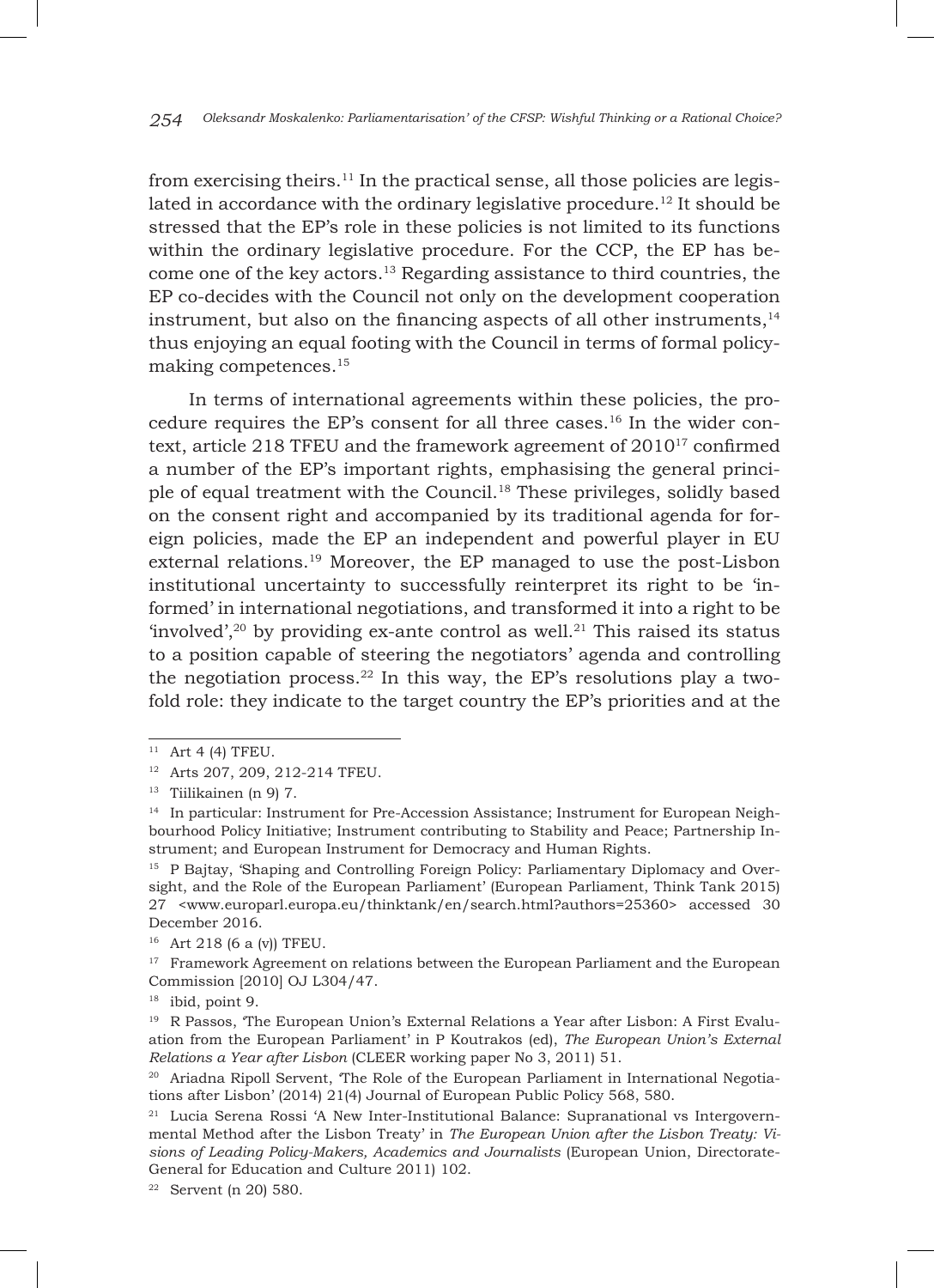same time they are a means for the inter-institutional communication, thus providing 'a second mandate' for the Council and Commission.23 The academic literature provides a number of practical illustrations of this phenomenon.24 In particular, the case of the EU-South Korea Free Trade Agreement negotiations emphasised a new status of the EP as an 'emerging principal' in Principal-Agent relations with the Commission.25 Furthermore, this precedent-setting case revealed the growing potential of the EP 'to flex its muscles' in pushing the Commission for a number of important concessions in terms of both the essence of the treaty and the enhanced role of the EP during the negotiation procedure.<sup>26</sup>

In the *de facto* preserved 'second pillar' of the CFSP, which continues to be based on special rules, $27$  the EP's competences are much narrower. A number of informational rights are secured by article 36 TEU; however, the EP is formally excluded from the conclusion of international agreements28 as well as from the policy formation process. Those competences belong to the European Council and the Council, which shape the policies and adopt decisions as for the operational actions.29 Although the  $EP$  is to be informed of all European Council decisions, $30$  this right does not let it into the policy formation process, as the Council does not have any formal obligations should the EP adopt any document in this regard.

All obligations towards the EP lie with the HR, who is formally obliged 'to ensure that the views of the European Parliament are duly taken into consideration'.31 However, his/her major responsibility is to put the CFSP into effect.32 The practical aspects of the implementation of article 36 TEU are regulated by the Inter-Institutional Agreement of 2013, which established a specific format of regular political dialogue on the CFSP and quarterly reports on its implementation.<sup>33</sup> Nonetheless, with the EP

<sup>23</sup> Passos (19) 55.

<sup>24</sup> S Stavridis and D Irrera (eds), *The European Parliament and its International Relations* (Routledge 2015).

<sup>25</sup> M Elsig and C Dupont, 'European Union Meets South Korea: Bureaucratic Interests, Exporter Discrimination and the Negotiations of Trade Agreements' (2012) 50(3) Journal of Common Market Studies 492, 502.

<sup>26</sup> ibid 498-502.

<sup>&</sup>lt;sup>27</sup> W Wessels and F Bopp, The Institutional Architecture of CFSP after the Lisbon Treaty: Constitutional Breakthrough or Challenges Ahead?' (2008) CEPS Challenge Research Paper No 10, 2 <http://aei.pitt.edu/9403/> accessed 30 December 2016.

<sup>28</sup> Art 218 (6) TFEU.

<sup>&</sup>lt;sup>29</sup> Art 22 (1), 26, 28 (1), 29 TEU.

<sup>30</sup> Art 15 (6 d) TEU.

<sup>31</sup> Art 36 TEU.

<sup>32</sup> Art 22 (1) TEU.

<sup>33</sup> Section E of Part II of the Inter-institutional Agreement of 2 December 2013 between the European Parliament, the Council and the Commission on budgetary discipline, on cooperation in budgetary matters and on sound financial management [2013] OJ C373/01.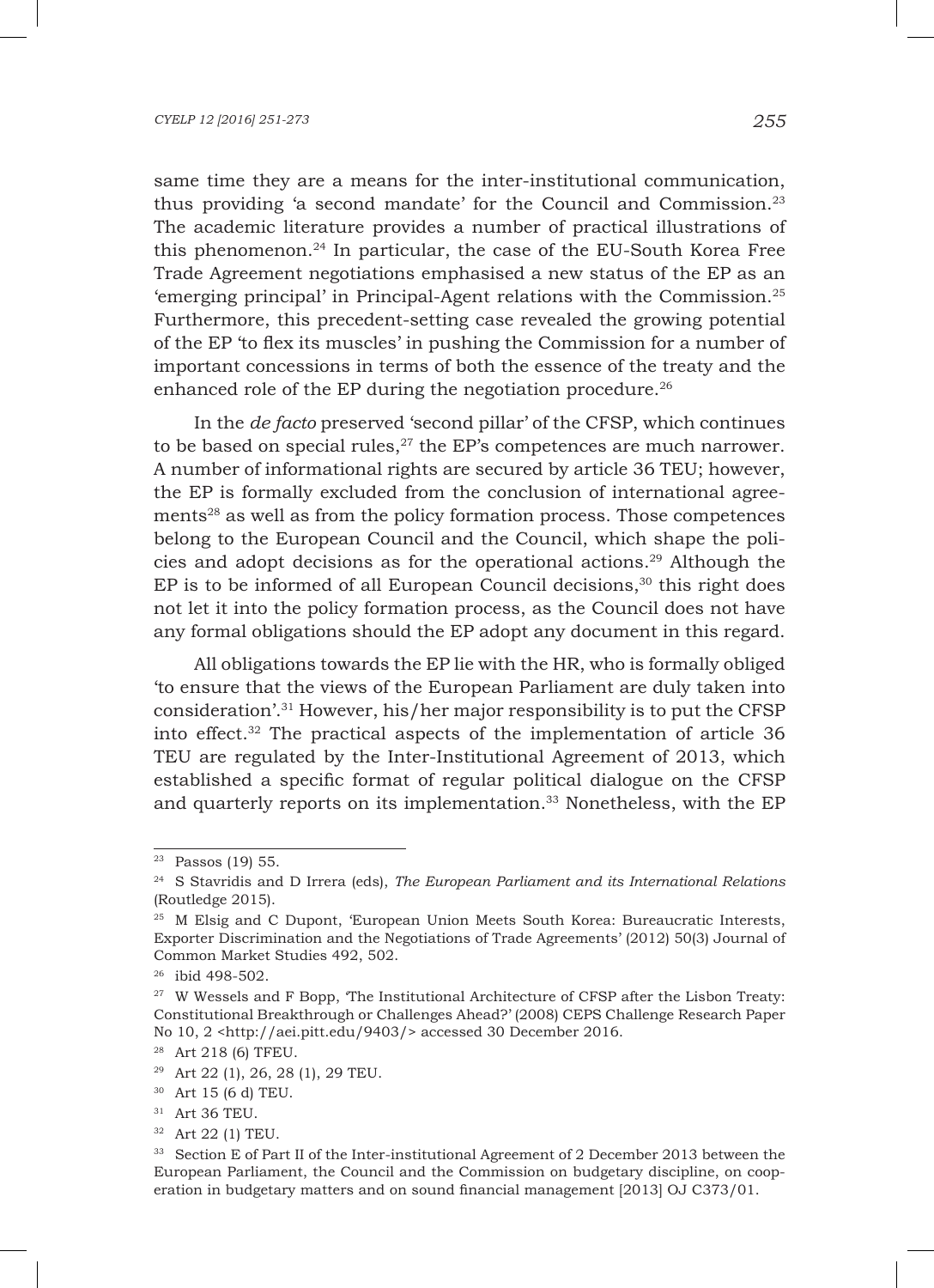remaining formally excluded from the CFSP formation process as well as from the adoption of instruments,<sup>34</sup> it is often called an '*ex post facto* information receiver'.35

The remaining split in EU foreign policy is illogical from the perspective of the interconnection between the CFSP and other areas of foreign policy mentioned above, as well as the blurred borderlines between them. Further, any form of external action can be brought within the term 'foreign and security policy', which develops into the problem of overlapping competences.36 Against this background, the asymmetry of the EP's competences is developing into a separate institutional problem. The practical example of the EU's 'targeted sanctions $37$ ' emphasised that the difference in procedures between the CFSP and other policy areas, as well as the difference in the EP's role in these procedures, increases the potential for inter-institutional conflicts as the boundaries between the CFSP and other aspects of EU foreign policy are blurred.38 In the case referred to above, the margin between the CFSP and the Area of Freedom, Security and Justice (AFSJ) was rather vague. Thus, the EP used the opportunity and contested the choice of the legal basis for the documents in question, arguing in favour of article 75 TFEU since it provided for the application of the ordinary legislative procedure instead of the mere informing of the EP by the Council as foreseen by the other option.39

In a wider context, the split in the EP's external competences remains one of the reasons that the EU is often referred to as 'punching below its global weight $40$  in its relations with third countries, which implies a significant space for improvement in this policy area. Below, this paper deals with a number of institutional reasons for this phenomenon. Further, the paper also studies the benefits of CFSP parliamentarisation, reaffirming the general argument here concerning the potential of this process for reinforcing the EU's international performance.

<sup>34</sup> Art 25 TEU.

<sup>&</sup>lt;sup>35</sup> S Stavridis, 'The CFSP/ESDP, Parliamentary Accountability, and the "Future of Europe" Convention Debate' (2003) Working Paper No 42, 3.

<sup>36</sup> J Schmidt, 'The High Representative, the President and the Commission—Competing Players in the EU's External Relations: The Case of Crisis Management' in PJ Cardwell (ed), *EU External Relations Law and Policy in the Post-Lisbon Era* (TMC Asser Press 2012) 173- 175.

 $^\mathrm{37}$  D Cortright and others, 'Targeted Financial Sanctions: Smart Sanctions That Do Work' in D Cortright and G Lopez (eds), *Smart Sanctions. Targeting Economic Statecraft* (Rowman and Littlefield 2002).

<sup>&</sup>lt;sup>38</sup> P van Elsuwege, 'The Adoption of "Targeted Sanctions" and the Potential for Inter-institutional Litigation after Lisbon' (2011) 7(4) Journal of Contemporary European Research.

<sup>39</sup> Art 215 (2) TFEU.

 $40$  Mix (n 6) 2.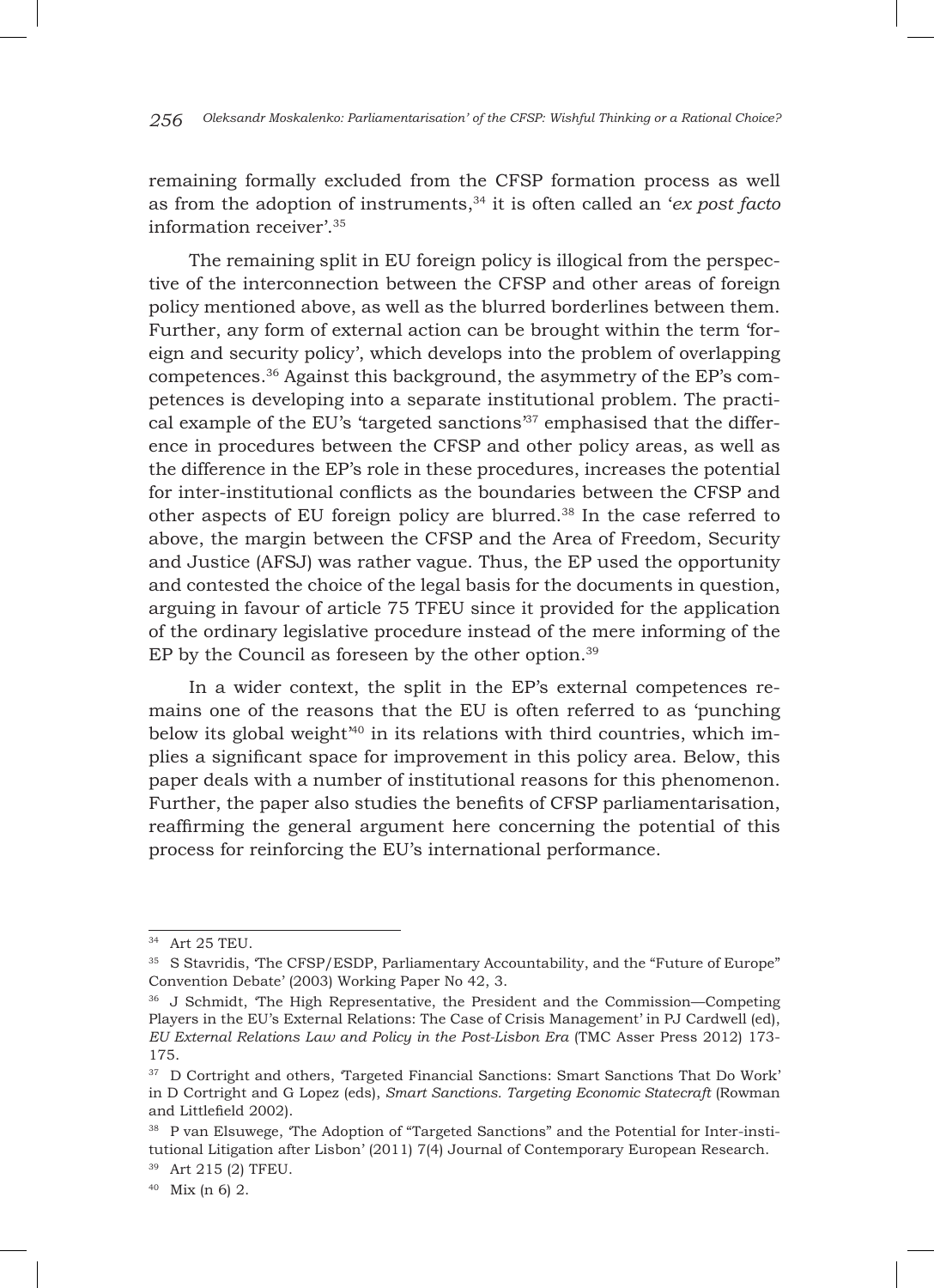### **3 What is the problem?**

This section studies the structural flaws of the CFSP formation process, arguing that the existing framework undermines the development of EU foreign policy. For decades, EU foreign policy has been associated with 'a lack of leadership, continuity, consistency and diplomatic resources'.41 One of the major goals of the Lisbon reforms was to rectify those defects. However, the post-Lisbon CFSP 'intergovernmental construction' is still associated with a lack of strategic coherence and a lack of 'a spirit of unity, coherence and efficiency', subsequently leading to weak international EU actorness.42 Supporting this claim, the paper submits that the intergovernmental policy formation mode prevents the formation of a consistent and coherent European foreign policy. Defining the intergovernmental mode, the article refers to a combination of features, including the national veto right, the dominance of national executives and the formal exclusion of the EP from the process.

The Member States' veto right $43$  is one of the important features that determines the entire framework of the CFSP. Certainly, it is one of the major reasons for the national-based policy formation mode, which, however, meets the intention of the Member States (particularly the large and powerful ones) of having their own agendas for foreign policy. They have little intention of letting the HR assume an automatic lead on policy issues, particularly sensitive ones, thus preventing him/her from creating his/her own political direction, especially if it is proactive and robust.<sup>44</sup> Therefore, EU foreign policy is often associated with the leaders of the EU's largest countries: Germany, France and the UK. An illustration of this argument is the rather dubious situation of Egypt in the aftermath of the 'Arab spring' when the new Egyptian government declared that they were 'too busy' to receive the HR;<sup>45</sup> however, about two weeks later they welcomed the UK Prime Minister.<sup>46</sup>

<sup>41</sup> J Paul, 'EU Foreign Policy after Lisbon. Will the New High Representative and the External Action Service Make a Difference?' (2008) Center for Applied Policy Research (CAP) Policy Analysis No 2, 8 <http://edoc.vifapol.de/opus/volltexte/2009/785/pdf/CAP\_Policy\_ Analysis\_2008\_02.pdf> accessed 30 December 2016.

 $42$  L Corduneanu, 'CFSP – Vacillating Between Supranationalism and Intergovernmentalism?' (2014) CES Working Papers 6(1), 58 <http://journals.indexcopernicus.com/issue. php?id=9384&id\_issue=873835> accessed 30 December 2016.

<sup>43</sup> Art 31 (1) TEU.

<sup>44</sup> J Howorth, 'Catherine Ashton's Five-Year Term: A Difficult Assessment' (2014) 3 Les Cahiers européens de Sciences 20 <www.cee.sciences-po.fr/en/publications/les-cahierseuropeens/2014/doc/1142/raw> accessed 30 December 2016.

<sup>45</sup> 'Don't Visit Us for the Moment, Egypt Tells EU's Ashton' *M&G News* (February 2011).

<sup>46</sup> N Gros-Verheyde, 'La "course du Caire", nouveau jeu européen. Ou comment griller la politesse à Lady Ashton' *Bruxelles* 2 (21 February 2011).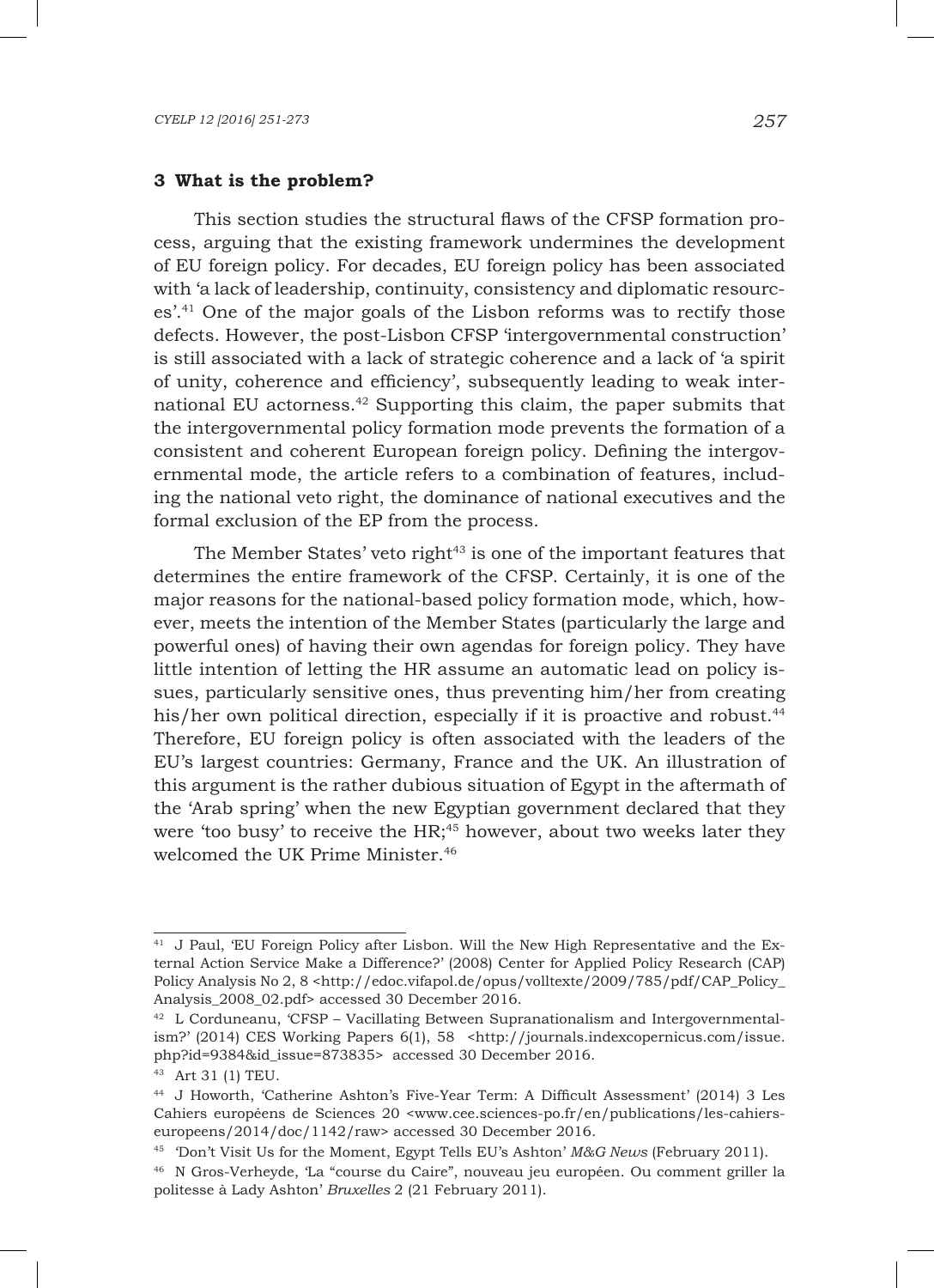Thus, the current national-based mode of CFSP formation, built around the national veto right, constitutes 'a principal obstacle to a more proactive EU foreign policy<sup>47</sup> for at least two reasons. First of all, it may prevent the development of any policy at all,<sup>48</sup> which is quite often the case. Moreover, instead of developing a genuinely all-European policy, this mode implies the coordination and unification of policies generated in national capitals, with the HR being burdened with this duty. So, she/ he is forced to play the role of mediator shuttling between the capitals and negotiating compromises, being 'caught somewhere between a responsibility to coordinate and a responsibility to exercise some measure of leadership'.49 However, the nature of such a coordination process is certainly different from genuine policy formation. In many ways it is similar to consensus-building, which is dealt with below. Furthermore, the absence of strategic policies can hardly be compensated for by any reactive actions, which is especially true for rapidly developing crises.

For practical illustration of the last point, one needs look no further than the crises in the EU neighbourhood. During the Arab Spring, the critical need for the HR to obtain unanimous and full backing from the Member States for her actions<sup>50</sup> and their inability to promptly come to common accords made the EU look rather helpless against the rapidly deteriorating situation. A rather similar situation developed in Ukraine after the outrage of the 'Revolution of Dignity'.<sup>51</sup> The HR's visits to Kiev were not well coordinated with either the work being done by the Commission or with the parallel visit of the EU troika of Laurent Fabius, Frank-Walter Steinmeier and Radek Sikorski.52 Thus, it was the cacophony emanating from Europe that led the US Under-Secretary of State, Victoria Nuland, to utter her famous leaked expletive.<sup>53</sup>

The second reason is the fact that the national-based policy formation mode facilitates the fragmentation of EU foreign policies. In the absence of any common policy, the Member States certainly have an alternative *modus operandi*, as they are capable of both independent action and action within a group. These options not only create additional pressure on the policy formation process, but also marginalise the CFSP to extraordinary cases of common threats, thus making this policy the 'last resort' option against the divergence of national perspectives and priorities, with the Iraq war of 2003 and the Kosovo case being well-

<sup>47</sup> Paul (n 41) 30.

<sup>48</sup> Mix (n 6) 2.

<sup>49</sup> Howorth (n 44) 20.

<sup>50</sup> D Hannay, 'Benchmarking the EU's New Diplomatic Service' (*Europe's World*, 21 January 2011).

<sup>51</sup> December 2013 to February 2014.

<sup>52</sup> Howorth (n 44) 19.

 $53$  ibid.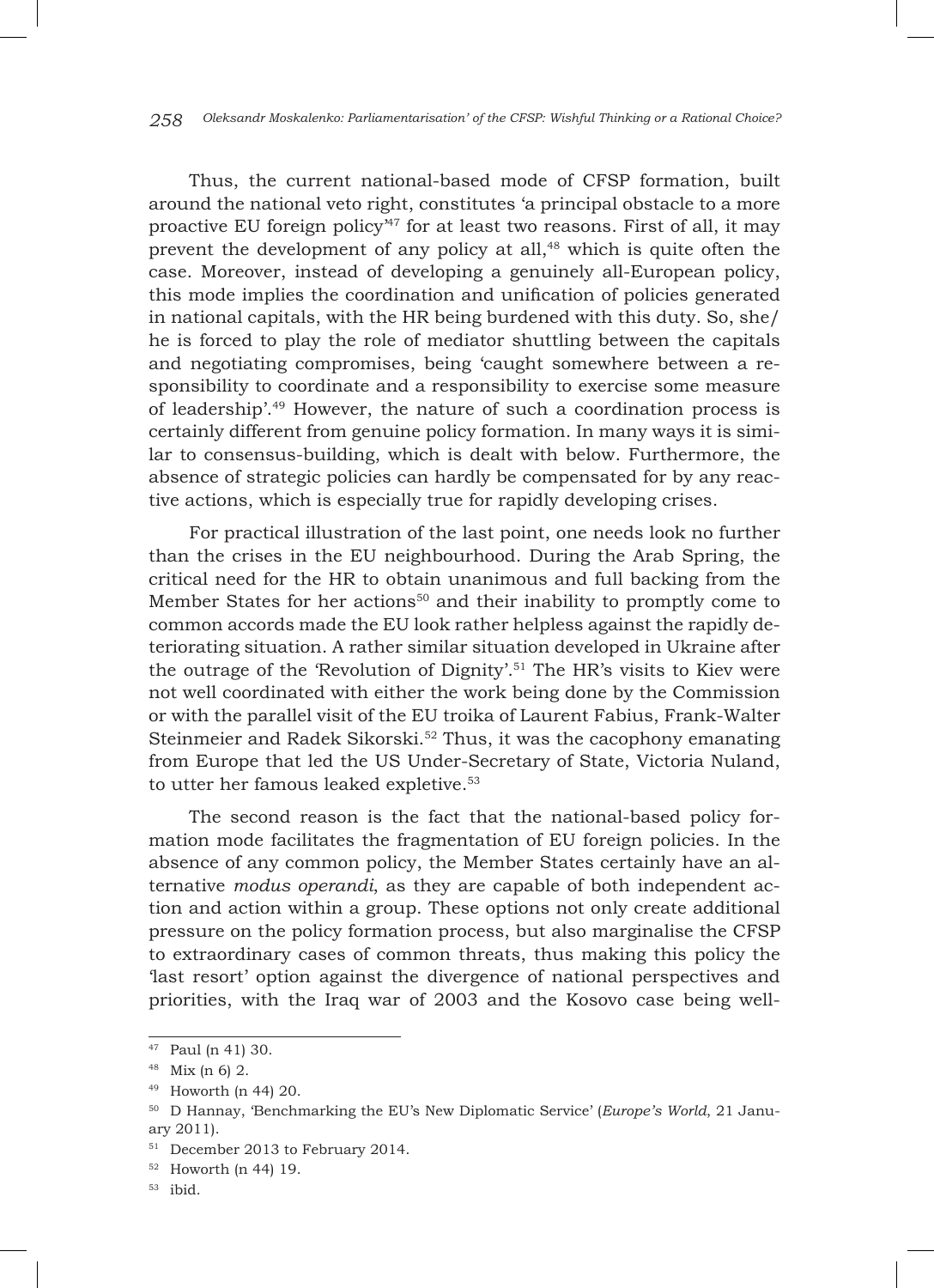known illustrations.54 Furthermore, the current mode of policy formation 'almost inevitably' leads to the lack of 'strategic thrust or "heroic" objectives'.55 The diversity of national political interests varies so greatly that a consensus often requires extraordinary efforts. Moreover, consensus is a matter of degree, 'varying in depth from an agreement on general policy parameters and objectives down to specific policy details'.56 Against this background, the logic of consensus-building implies the lowest common policy denominators, as they are easiest to reach within a limited timeframe. However, this reality suggests two consequences. The first is the constant coordination process, and the second is the 'thorny path' from one 'lowest common policy denominator' to another. Both consequences are incompatible with the development of long-term strategies. Neither can consistency of common policy be reasonably expected under the circumstances. Ultimately, the process of constant compromises, coordination, matching and concords between 28 different positions raises such basic questions as what the policy actually is and who developed it.

## **4 Why the European Parliament?**

This section focuses on providing the theoretical reasoning behind the idea of CFSP parliamentarisation. It briefly summarises the major arguments in the academic debate and further elaborates them within the specific political environment of the EU. In this sense, the limited participation of national legislatures in the foreign policy of the Member States is a 'false friend' for comparison, as the EU 'no-state' status leads to a number of tricky consequences which cannot be ignored without missing the devil in the details. But first, the theory.

Democracy and legitimacy: these two concepts cover most of the theoretical arguments for parliaments to participate in making public policies and creating compulsory rules.57 From Ancient Greece to contemporary post-modern societies, these concepts continue to shape the architecture of power. It is no surprise that the EP has often utilised this type of argument for its 'egoistic' institutional purposes of appealing for more competences. Although this argumentation has been referred to as 'democratic blackmailing',<sup>58</sup> it still remains valid as it appeals to the basic

<sup>54</sup> Mix (n 6) 8.

<sup>55</sup> J Howorth and A Menon, 'Still Not Pushing Back: Why the European Union Is Not Balancing the United States' (2009) 53(5) Journal of Conflict Resolution 727.

<sup>56</sup> Mix (n 6) 9.

<sup>57</sup> J Mittag and W Wessels, 'The Parliamentary Dimension of CFSP/ESDP. Options for the European Convention' (2002) Study submitted for the European Parliament Directorate-General for Research under Contract No IV/2002/01/01 Final report, 18.

<sup>58</sup> D Thym, 'Beyond Parliament's Reach? The Role of the European Parliament in the CFSP' (2006) 11(1) European Foreign Affairs Review109, 115-117.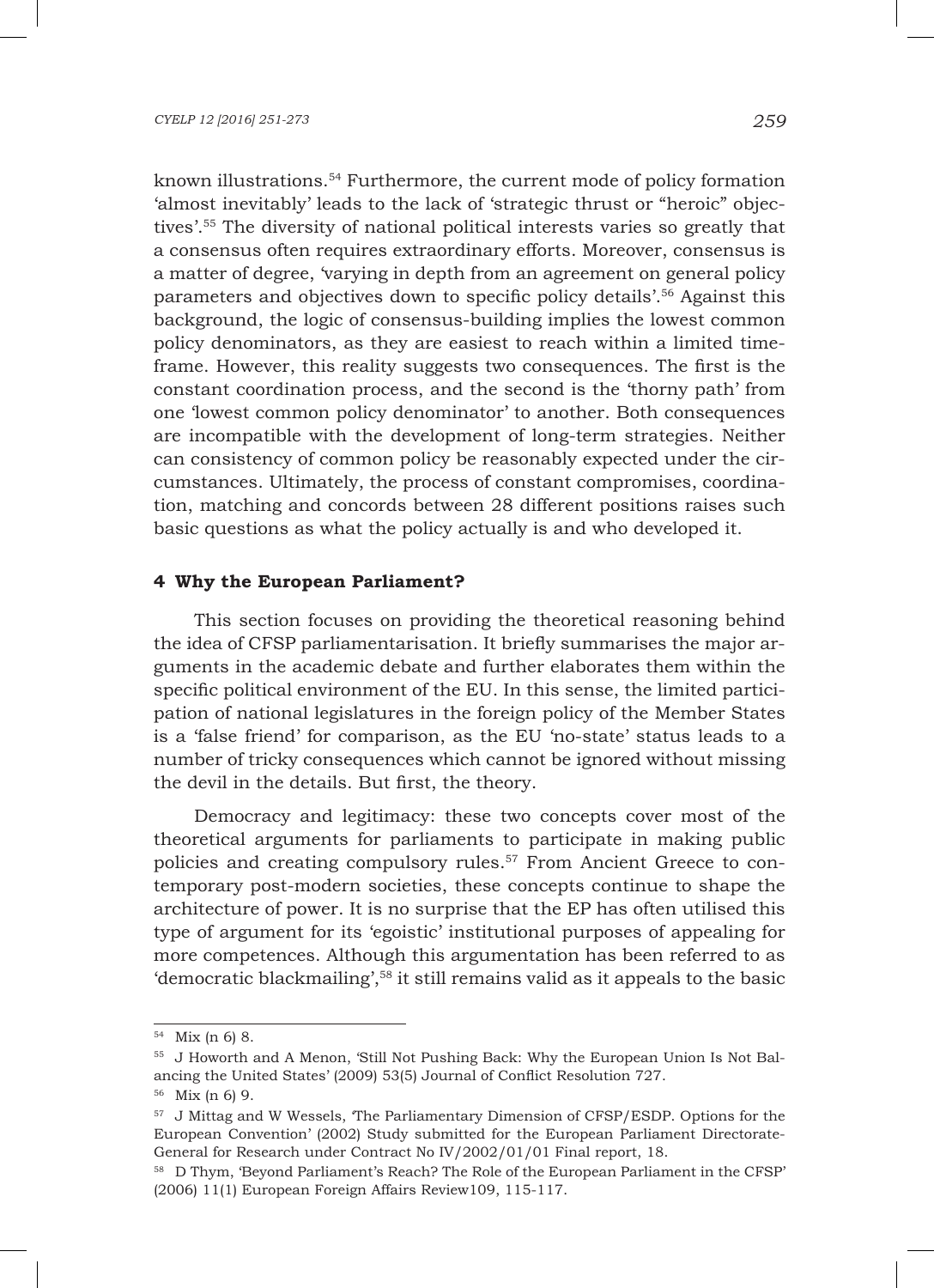concepts at the core of 'Western civilization' as a philosophical category. Contained in the works of Enlightenment philosophers such as Hobbs, Montesquieu, and Locke, as well as the US Founding Fathers,  $59$  these concepts initiated the modern type of state, and still remain its cornerstone. The same theoretical tradition was continued by the social philosophers of the post-modern era, with J Habermas being one of the most famous and most consistent promoters of the idea that it is democracy which lies at the core of legitimacy.60 Although they have developed throughout recent centuries due to the evolution of Western societies, the concepts of democracy and legitimacy have preserved their clear and simple logics, as well as their close interconnection: 'in liberal democracies there can be no legitimacy without democracy and there can be no democracy without representation'.61 J Rawls echoes this understanding, referring to the exceptional role of these concepts and stressing that democratic legitimacy is the only form of legitimacy available to liberal societies. $62$ 

For decades the concepts of democracy and legitimacy have been at the core of the European discourse.<sup>63</sup> The debate has had two separate focuses on what are termed 'input' and 'output' legitimacy. Defining their difference, C Sharman stressed that both forms express public assessment of the worth of an institution; however, 'input legitimacy is a matter of the design of the institution while output legitimacy must be earned by the institution's performance'.64 It was the extensive post-Maastricht 'democratic deficit' debate<sup>65</sup> that transferred the issue of EU democratisation into one of the priorities for the Lisbon reforms. The 'input legitimacy' debate made the EP one of its major focuses as it was considered to be a source of legitimacy for the EU institutional system.66 Furthermore, the EP was considered to be the key EU institution that would lead to a new democratic quality for the Union, thus turning the entire EU system

<sup>59</sup> A Hamilton, J Madison and J Jay, *The Federalist Papers* (Palgrave Macmillan 1961).

<sup>60</sup> J Habermas, 'Die Postnationale Konstellation und die Zukunft der Demokratie' in J Habermas (ed), Die Postnationale Konstellation. Politische Essays (Suhrkamp Verlag 1998). <sup>61</sup> C Lord, 'The Political Theory and Practice of Parliamentary Participation in the Common Security and Defence Policy (2011) 18(8) Journal of European Public Policy 1133, 1147.

<sup>62</sup> J Rawls, *Political Liberalism* (Columbia University Press 1993) 38.

<sup>63</sup> T Banchoff and M Smith, 'Introduction: Conceptualizing Legitimacy in a Contested Polity' in T Banchoff and M Smith (eds), *Legitimacy and the European Union* (Routledge 1999); and A Moravcsik, 'Reassessing Legitimacy in the European Union' (2002) 4 Journal of Common Market Studies 603.

<sup>64</sup> C Sharman, 'Political Legitimacy for an Appointed Senate' (2008) 14(11) IRPP Choices 2, 6-7.

<sup>&</sup>lt;sup>65</sup> See for example, Frank Decker, 'Governance beyond the Nation State. Reflections on the Democratic Deficit of the European Union (2002) 9(2) Journal of European Public Policy 256; Giandomenico Majone, 'Europe's "Democratic Deficit": The Question of Standards' (1998) 4(1) European Law Journal 5.

<sup>66</sup> C Strøby-Jensen, 'Neo-functionalism' in M Cini and N Pérez-Solórzano Borragán, *European Union Politics* (OUP 2010) 75-77.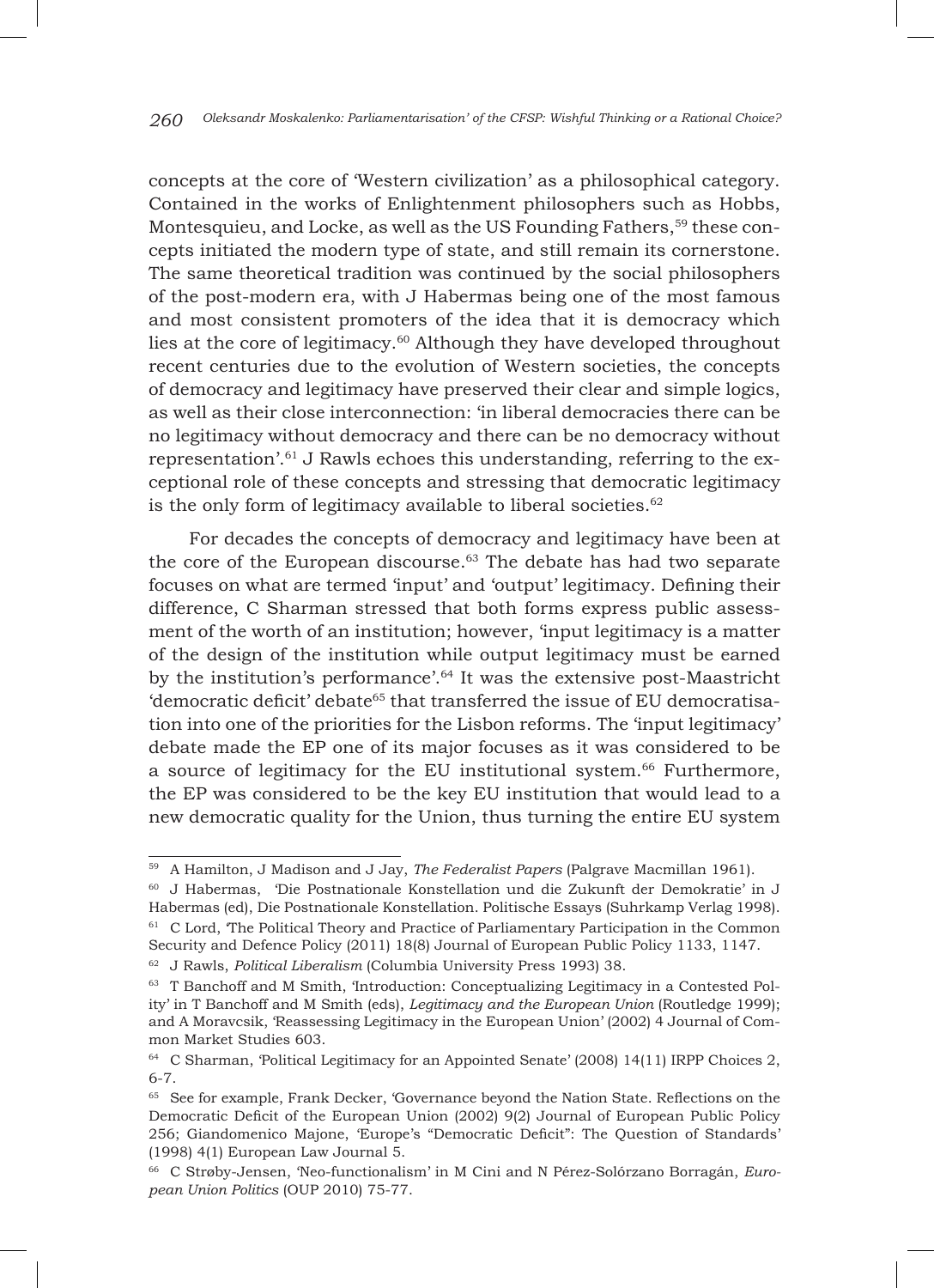#### *CYELP 12 [2016] 251-273 261*

into an 'ordinary' democratic system.<sup>67</sup> These ideas underlie the Lisbon parlimentarisation of the EU institutional system, thus reflecting the interconnection between democratic legitimacy at the conceptual level and the increase in the EP's institutional influence.<sup>68</sup>

The general nature of these concepts is evident. N Lalone presents the argument that 'democratic foundation' reasoning would apply equally to the CFSP,<sup>69</sup> as no specific public policy has an exceptional status, at least in theory. However, traditionally it has been foreign policy that enjoys special status as the realm of executives *inter alia* in terms of policy making.70 Nonetheless, this practice developed at the national level requires additional examination in terms of both reasoning and consequences. Traditionally, references to secrecy and limited EP expertise have been major arguments against a greater role for the EP in the CFSP. Below, this section discusses each of these points.

The argument regarding the EP's limited expertise<sup> $71$ </sup> can hardly be viewed as sufficient. First of all, the role that the EP is supposed to play in the policy formation process certainly differs from that of highly specialised executive technocrats. This role is to form a bridge from the area of specialised expertise to public debate with further reference to democratic legitimacy.72 In this sense, the experience that the EP has in public debate and political dialogue construction<sup> $73$ </sup> should be stressed separately. Furthermore, its experience in sensitive international situations<sup>74</sup> as well as in the policy formation process would certainly be able to provide benefits to the CFSP as well. Another fact is that the EP has already been extensively involved in the EU foreign policy formation process. Although this was not the CFSP but adjoining areas of trade, aid and development, this fact already implies that the EP is no novice when it comes to EU external relations. The figures speak for themselves. In the course of the 7th legislative term (2009–2014) the EP's Committee on Foreign Affairs

<sup>67</sup> Mittag and Wessels (n 57) 12.

<sup>68</sup> I Bache, S Bulmer and S George, *Politics in the European Union* (3rd edn, OUP 2011) 26- 27.

<sup>69</sup> N Lalone, 'Accountability in the EU's Common Foreign and Security Policy: Lessons from the Common Commercial Policy' in Anna Herranz and Esther Barbé (eds), *The Role of Parliaments in European Foreign Policy: Debating on Accountability and Legitimacy* (Oficina d'informació del Parlament Europeu 2005) 9.

<sup>70</sup> D Thym, Parlamentsfreier Raum? Die Rolle des Europäischen Parlaments in der Gemeinsamen Außenund Sicherheitspolitik (2005) 13 <www.whi-berlin.de/EPinderGASP.htm> accessed 30 December 2016.

<sup>71</sup> Lalone (n 69) 12.

 $72$  ibid 40.

<sup>73</sup> G Hamilton, 'Parliamentary Diplomacy' (2010) (Adopted by the Committee of Senior Members of the Senate of the States General, 16 November 2010) 4.

<sup>74</sup> F Weisglas and G De Boer, 'Parliamentary Diplomacy' (2007) 2 The Hague Journal of Diplomacy 93, 96.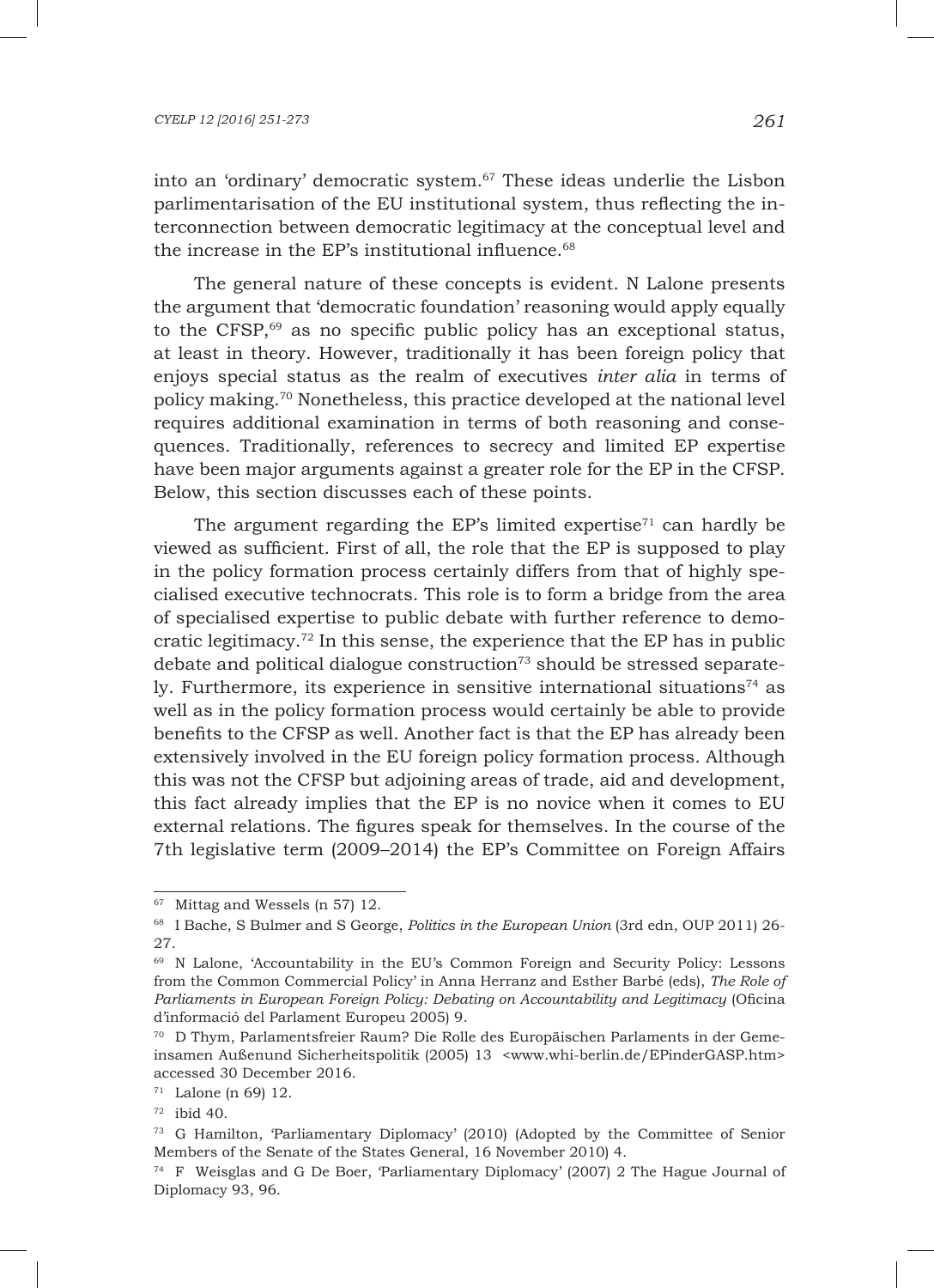*262 Oleksandr Moskalenko: Parliamentarisation' of the cfsp: Wishful Thinking or a Rational Choice?*

(AFET) adopted 104 reports, 46 own initiative reports and 99 opinions.75 Moreover, AFET members are not only deeply involved in EU external relations, but also have access to the classified information necessary.76

Given the common understanding that foreign policy is a policy of a strategic nature, whereby choices of values and strategies are made with long-lasting implications, $77$  it appears paradoxical to deploy arguments of secrecy, confidentiality and flexibility against the EP's participation.78 At the current level of international relations, the phrase 'secret strategy' sounds like an oxymoron, reviving memories of the secret pacts of previous centuries, which divided the world into 'spheres of influence'.79 Is it a pattern that the EU follows? Certainly not. Furthermore, there is growing discrepancy between the development of modern polities and the idea that strategic decisions can be made outside public debate. It is the historic perspective that is emphasised by Lord, who connects the secrecy and flexibility arguments with two of Locke's observations concerning the unpredictable nature of possible dangers and the appeal for a wider margin of freedom for the government to adequately meet these challenges.<sup>80</sup> However, he is rather sceptical about the validity of these arguments. $81$ 

One should also stress the growing divergence between the secrecy argument and the contemporary requirements of democratic rule. Despite the fact that the Lisbon Treaty has not provided a clear formal solution in terms of 'the tension between effective international security coordination and democratic accountability', 82 it nonetheless marked the next level of EU development with article 10 TEU, $^{83}$  recognising it as a representative democracy, although some scholars emphasise its *sui generis* nature.<sup>84</sup> From this perspective, the principles of democratic rule are formulated as

<sup>75</sup> Bajtay (n 15) 3.

<sup>76</sup> Inter-institutional Agreement between the European Parliament and the Council concerning the forwarding to and handling by the European Parliament of classified information held by the Council on matters other than those in the area of the Common Foreign and Security Policy of 12 March 2014.

<sup>77</sup> Bajtay (n 15) 23, 39.

<sup>78</sup> J Böcker, *Demokratiedefizit der Sicherheits- und Verteidigungspolitik der EU? Analyse des deutschen, britischen und Europäischen Parlaments* (Nomos 2012) 23 <www.nomosshop.de/14338> accessed 30 December 2016; D Peters, W Wagner and C Glahn, 'Parliamentary Control of Military Missions: The Case of the EU NAVFOR Atalanta' (2011) RECON Online Working Paper 2011/24.

<sup>79</sup> USSR-Germany (Molotov-Ribbentrop) pact of 1939, for example.

<sup>80</sup> Lord (n 61) 146.

<sup>81</sup> ibid.

<sup>82</sup> W Wagner, *Demokratische Kontrolle internationalisierter Sicherheitspolitik: Demokratiedefizite bei Militäreinsätzen und in der europäischen Politik innerer Sicherheit* (Nomos 2010) 187.

<sup>83</sup> Art 10 (1) TEU.

<sup>&</sup>lt;sup>84</sup> P Magnette and K Nikolaidis, 'The European Union's Democratic Agenda' in M Telo (ed), *The European Union and Global Governance* (Routledge 2009) 54.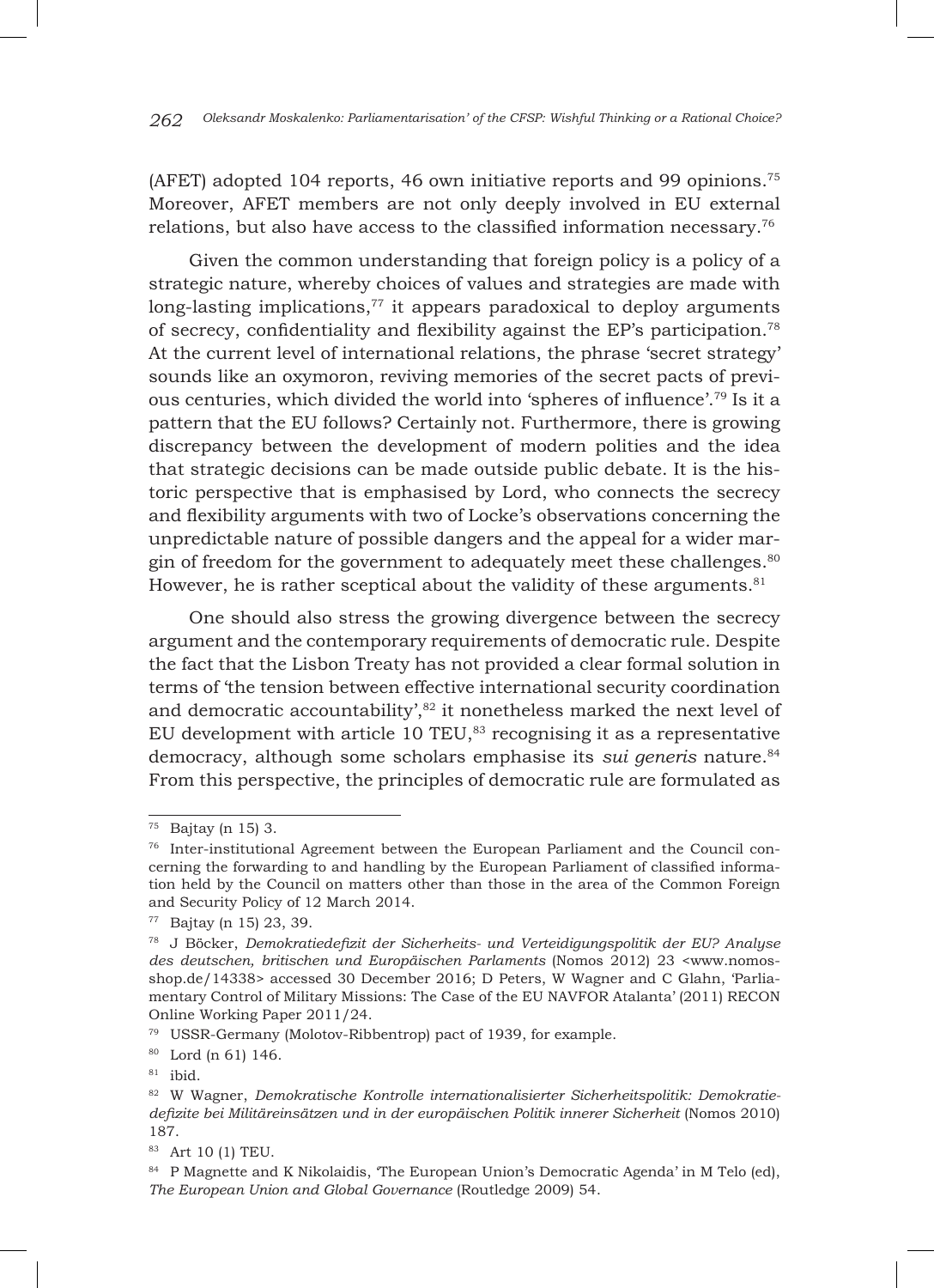#### *CYELP 12 [2016] 251-273 263*

a legal obligation of a higher level. Furthermore, the contemporary development of post-modern societies has put greater pressure on politicians, who are expected to act within democratic arrangements.<sup>85</sup> Thus, compliance with minimal democratic standards<sup>86</sup> has developed into a political imperative. It is especially true for the EU, with its vulnerable 'no-state' status, continuous legitimacy deficit debate and dependence on both European public opinion and the policies of its Member States.

From the experience of foreign policy formation at the national level, two observations must be noted. The first is the fact that policy is made by a strong political player, which is the government. Although the level of its internal cohesion may vary depending upon the principles of its formation in a particular country, it is still one government, which shares a certain level of internal unity, as well as a common political destiny as a government. For comparison, reference is often made to the USA and the UK, which also illustrate the claims that this paper submits. In both cases the governments play a central role in the countries' political establishment, and they are strong players, possessing both influence and resources. The second observation is the existence of rather blurred borderlines between making foreign policy and implementing it, as the same people are involved at both levels. From this perspective, the references to secrecy, efficiency and flexibility make sense as they refer to the implementation stage, which indeed requires them.

In the discussion of the consequences for the EU of the special status of foreign policy at the national level of Member States, three should be stressed separately. First of all, the limited parliamentary scrutiny over foreign policy at the level of the Member States has substantiated the 'democracy deficit' debate, developing it into the 'double democracy deficit' argument specifically for the CFSP.87 This argument implies that the involvement of the EP in this policy area is crucial from the perspective of the democratic legitimacy concept, as national parliaments do not fulfil this function.

The second consequence is the fact that the executive policy-making mode, which is typical for the national level, is not appropriate for the EU due to the fact that the Council and/or the European Council differ from national governments inasmuch as they are far more amorphous institutions. In this context, the question becomes who actually makes the CFSP? In reality, the vast majority of the 'spade work' is done by

<sup>&</sup>lt;sup>85</sup> U Krotz and R Maher, 'International Relations Theory and the Rise of European Foreign and Security Policy' (2014) 63(3) World Politics 548, 573.

<sup>86</sup> J Bohman, 'Democratising the Transnational Polity: The European Union and the Presuppositions of Democracy' in EO Eriksen (ed), *How to Reconstitute Democracy in Europe?*  (Proceedings from the RECON Opening Conference, RECON Report No 3, ARENA 2007).

<sup>87</sup> Bajtay (n 15) 31.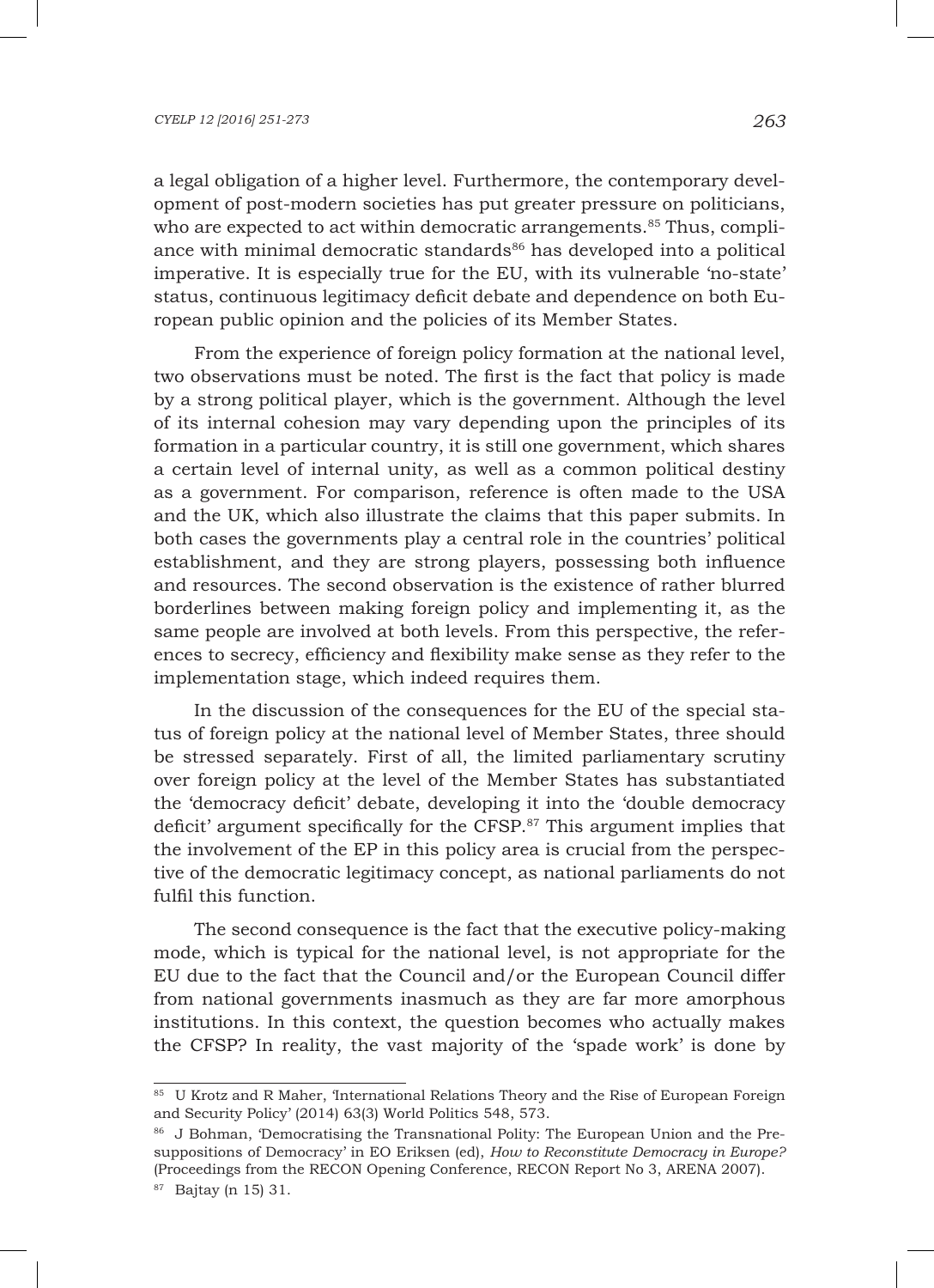auxiliary institutions.<sup>88</sup> At the same time, the institutions, which are formally entrusted with decision-making authorities,<sup>89</sup> enjoy the format of 'typically a three-hour meeting followed by a two-hour lunch followed by three more hours of "deliberations"'.90 Thus, the entire process is often described as 'rubber-stamping by politicians', $91$  which causes a painful *déjà vu* feeling of the pre-Lisbon 'democracy deficit' debate.

The reference to the HR in terms of the policy formation process is not appropriate. Despite the fact that she is relatively often associated with policy formation, $92$  in reality she lacks both the formal competences and resources to be a substantial part of it, as the practical cases above have demonstrated. However, these associations emphasise the third consequence, which is the need for a clearer distinction between policy formation and implementation levels, both formally and institutionally. Moreover, this distinction will allow a specification of debate in terms of the EP's involvement at either level.

Answering the question in the title of this section, I argue here that CFSP parliamentarisation provides a complex solution to most of the problems mentioned. First of all, this development will enhance the EU unstable *sui generis* status. Being such an entity implies a difference from a state with all its established attributes of sovereignty, including international actorness. Therefore, legitimacy develops into an issue of major importance.93 Furthermore, actions establishing both its own EU-level obligations and obligations for its Member States require a strong source of direct legitimacy, at least comparable with national legislatures. Thus, the EP hardly has any alternative. It is the only parliament at the EU level, it is directly elected by the Union's citizens,  $94$  it is the only institution able to ensure democratic control over other EU institutions as collective bodies, and its powers and practices are common to the Union as a whole. <sup>95</sup>

Letting the EP play a notable role within the CFSP will undermine the 'democracy deficit' debate both in its general and specific 'double deficit' formats. However, this approach implies the EP's involvement in the entire political cycle, which includes the preparation and formation

<sup>88</sup> J Howorth, 'Decision-Making in Security and Defence Policy: Towards Supranational Intergovernmentalism?' (2011) KFG Working Paper Series, No 25, March 2011, 23 <www. polsoz.fu-berlin.de/en/v/transformeurope/publications/working\_paper/index.html> accessed 30 December 2016.

<sup>89</sup> ibid 7.

<sup>90</sup> Arts 22(1), 26 TEU.

 $91$  Howorth (n 88) 7.

<sup>92</sup> Paul (n 41) 17.

<sup>93</sup> Mittag and Wessels (n 57) 11.

<sup>94</sup> Art 14 TEU.

<sup>95</sup> Lord (n 61) 1143.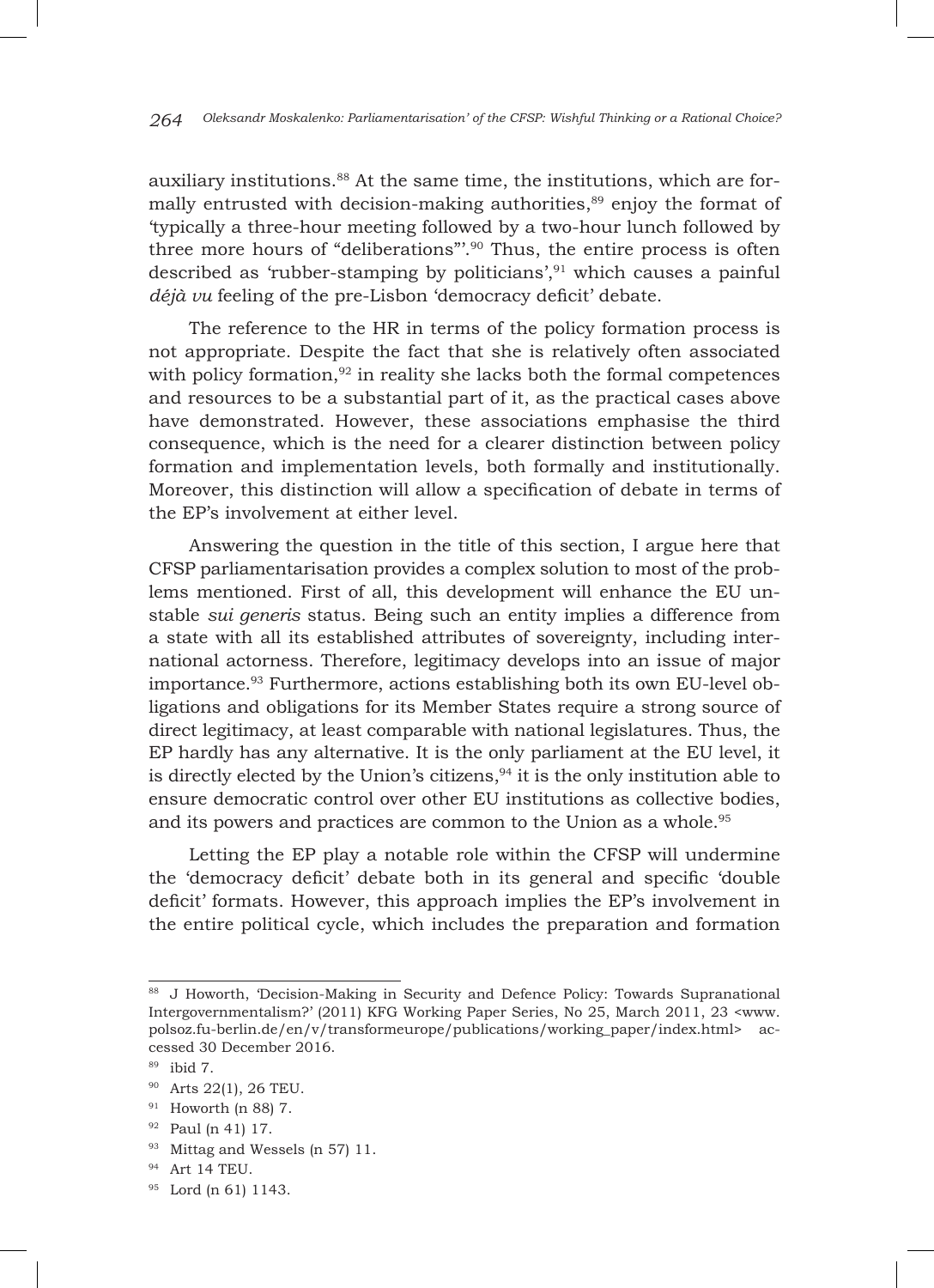#### *CYELP 12 [2016] 251-273 265*

of the CFSP as well as supervision over policy implementation.<sup>96</sup> My second argument is that the EP's participation will enhance the structure for the currently amorphous and tangled CFSP formation process, taking into consideration its huge experience of policy formation within other areas,<sup>97</sup> as well as the importance of the institutionalised debate for the policy formation process.

The third argument is the influence of parliamentarisation on both European public opinion and partner countries. In this sense, the EP's role is diverse and multifaceted, ranging from provoking public resonance and mobilising public opinion<sup>98</sup> to bridging between the CFSP and European public opinion in search of public support 'and popular commitment for the EU's global engagement'.<sup>99</sup> From a more specific perspective, it should be stressed that foreign policy is now under increasing pressure for greater transparency from public opinion, which has become increasingly aware of the impact that international politics has on people's lives.<sup>100</sup> Furthermore, this policy area still entails a high level of potential political risks,<sup>101</sup> with the current refugee crisis being an illustration. Therefore, the issue of public support is a fundamental necessity.102 With the close link between public support, democratic legitimacy and the issue of accountability,<sup>103</sup> the EP's involvement in the CFSP formation process looks expedient if the EU actions are to be accepted and supported by the citizens.<sup>104</sup>

In the wider context, elitism, over-bureaucracy, complexity and the inability to communicate results continue to be evident features of the European integration process in the public view.105 Against the background of Europeans losing their trust in the EU project, there is a growing need for the EP to enhance its role in regard to the CFSP with its 'double democratic deficit' problem and 'rubber-stamping by politicians' pattern of making decisions. Thus, from the theoretical perspective, the parliamentarisation of the CFSP is a rational process as it refers to arguments from the 'input legitimacy' debate. Therefore, it is able to enhance

<sup>96</sup> Mittag and Wessels (n 57) 17.

<sup>97</sup> Specifically stressing international trade, aid and development policies.

<sup>98</sup> D Viola, *European Foreign Policy and the European Parliament in the 1990s: An Investigation into the Role and Voting Behaviour of the European Parliament's Political Groups* (Ashgate 2000) 177.

<sup>99</sup> Gabriele Albertini, 'The Role of the European Parliament in the Common Foreign and Security Policy (2009) 5 The European – Security and Defence Union 8.

<sup>100</sup> Thomas Nowotny, *Diplomacy and Global Governance: The Diplomatic Service in an Age of Worldwide Interdependence* (Transaction 2011) 155.

<sup>101</sup> Lord (n 61)1138-1139.

<sup>102</sup> Bajtay (n 15) 39.

<sup>103</sup> Mittag and Wessels (n 57) 1.

 $104$  ibid.

<sup>105</sup> Bajtay (n 15) 40.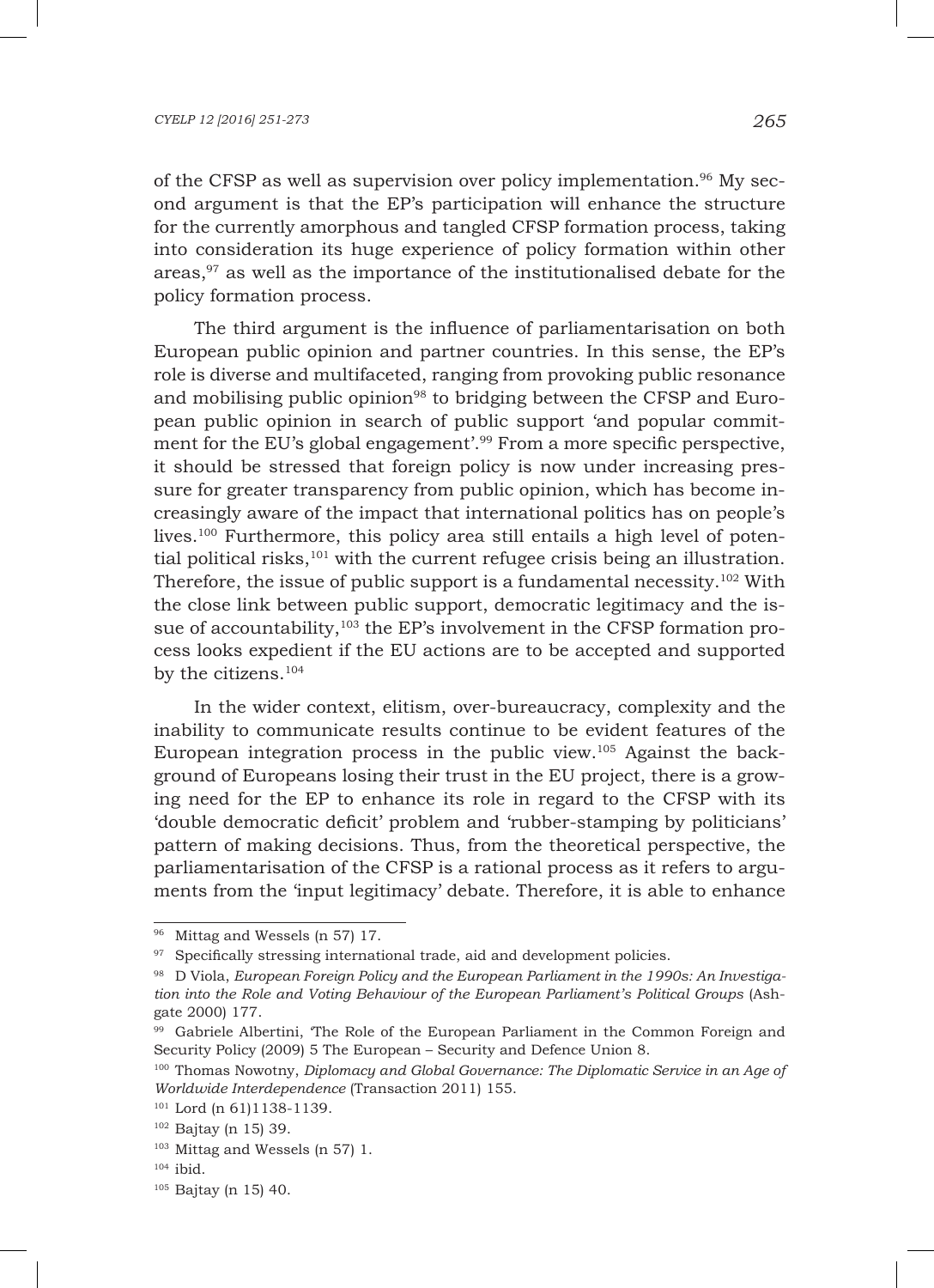this policy area by embedding this theoretical background into the foundations of the political processes within the CFSP. By doing so, parliamentarisation will reinforce the internal political stability of the Union and place the EU into a wider pan-European political context.

## **5 From theoretical to practical reasoning**

In addition to the theoretical reasoning delineated above, CFSP parliamentarisation has a number of practical benefits. This section submits that the formal connection of public political debate in the EP to the CFSP formation process will enhance its consistency, effectiveness and transparency, simultaneously contributing to the formation of genuinely common European policy, thus altering the current national-based mode. To some extent, this debate is a continuation of the legitimacy discourse, albeit from the perspective of 'output' legitimacy, which is associated mainly with institutional performance as well as with the success of particular policies.

The current CFSP rules do not prevent the EP from hearing any international topic due to the general 'power of debate' – something that the EP has been constantly doing since the famous case of the Spain Association Agreement of 1962. The most recent example of the continuation of this practice is the Ukrainian crisis, with the EP closely following the development of the situation.106 Thus, the EP has been instinctively doing something that is considered to be the major task of every parliamentary institution – debating policies. In this sense, the EP has developed an impressive arsenal of instruments, including both 'rhetorical actions'107 and traditional parliamentary tools. In particular, Stavridis has listed the following: foreign policy debates, declarations, reports and other rhetorical statements, hearings as well as resolutions and policy recommendations.108 This list can be extended to include rapporteurs, committees, (special) commissions of inquiry, oral and written questions<sup>109</sup> and financial/budgetary control.<sup>110</sup>

However, the current 'special' CFSP rules formally exclude the EP both from the policy formation process and from participation in the con-

<sup>106</sup> From December 2013 until January 2015, the EP adopted 9 special resolutions on Ukraine.

<sup>107</sup> F Schimmelfennig, 'The Community Trap: Liberal Norms, Rhetorical Action, and the Eastern Enlargement of the European Union' (2001) 55(1) International Organization 48.

<sup>108</sup> S Stavridis, 'The CFSP/ESDP, Parliamentary Accountability, and the "Future of Europe" Convention debate' (2003) Working Paper no 42, Institut Universitari d'Estudis Europeus 3. <sup>109</sup> Mittag and Wessels (n 57) 25.

<sup>110</sup> C Gusy, 'Parliaments and the Executive: Old Control Rights and New Control Contexts in German' in Katja S Ziegler, Dennis Baranger and AW Bradley (eds), *Constitutionalism and the Role of Parliaments* (Hart Publishing 2007) 132.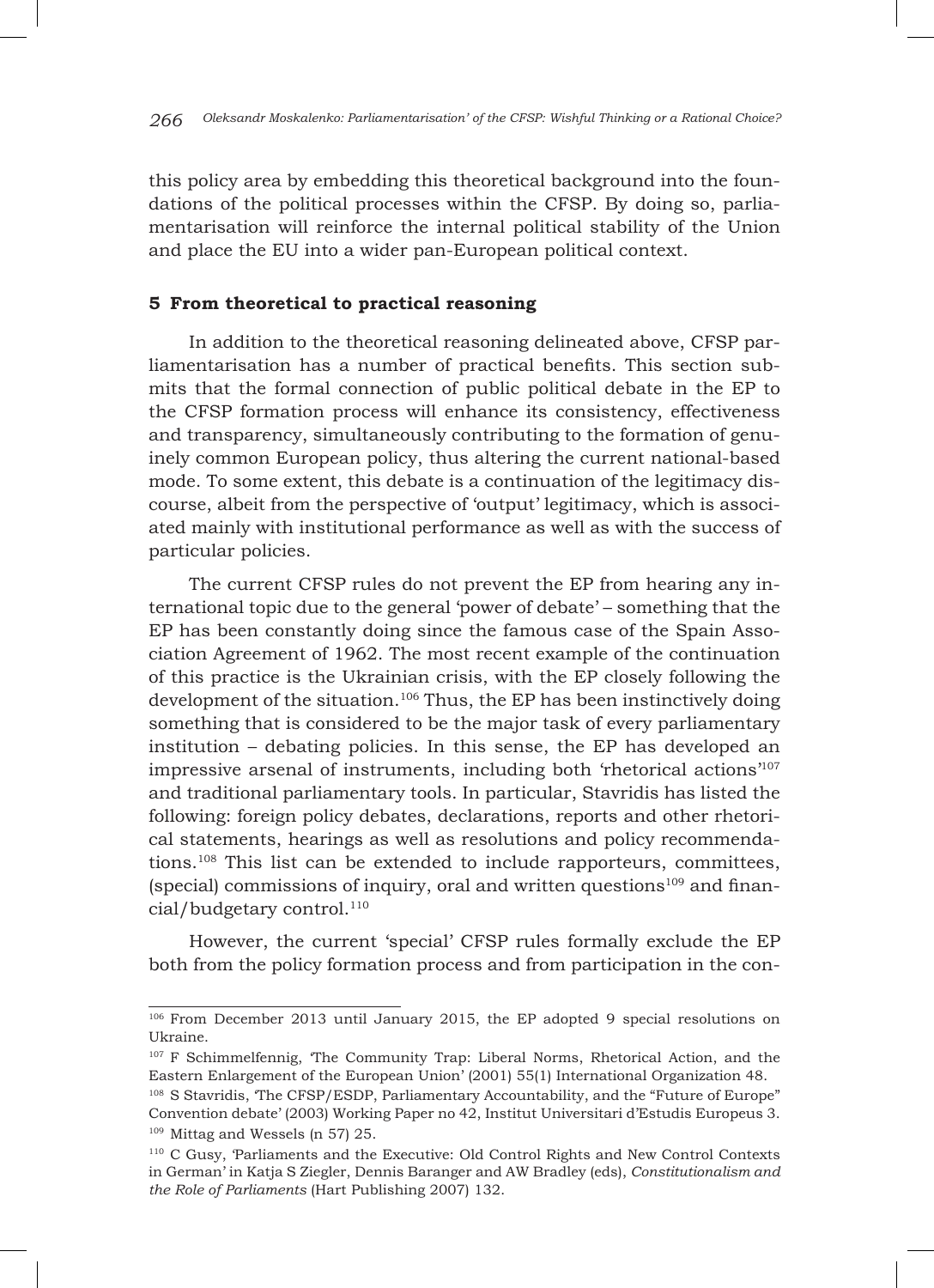clusion of international agreements within this policy area. It is easier to begin with the latter as there is no valid argument for this *status quo*, except for the position of Member States, which are reluctant to create a powerful Brussels-based decision-making forum for foreign policy.111 However, reference to the 'sovereignty symbols' is not appropriate as it has been undermined by supranational integration in other 'symbolic' areas.112 Against the background of the EP's wide involvement in negotiations of international agreements in adjoining areas of foreign policy, the traditional arguments of the special nature of the CFSP is not really convincing. On the other hand, the benefits of the formal inclusion of the EP into the treaty-making procedure are similar to those for its participation in the policy formation process.

This section focuses on the potential benefits that parliamentarisation can bring to the CFSP and it provides three major practical arguments to support the idea for the EP's participation in the CFSP formation process, including its participation in the conclusion of international agreements. First, the EP is the only institution capable of being the forum for shaping common European policies, ensuring discussion of the entire spectrum of existing options and opinions. Further, the interconnection between parliamentary debate and policy formation has traditionally been viewed as a cornerstone of the process. $113$  Second, public debate in the EP is the only transparent way to set the CFSP priorities for the limited resources available.<sup>114</sup> Third, parliamentary participation will ensure consistency of policies as well as control over the transformation of the treaty-based Union values to specific policies, thus ensuring the recognisability of EU foreign policy.

From the 1970s, the EP was increasingly operating as a parliamentary institution with the major objective of providing 'an arena in which every opinion can produce itself in full light to be tested in adverse controversy'.115 As a result of the enhancement of the EP's role in the EU institutional system, its function as a potential forum for debate and the launching of initiatives was emphasised,  $116$  often with further

<sup>&</sup>lt;sup>111</sup> J Howorth, 'European Defence and the Changing Politics of the European Union: Hanging Together or Separately?' (2001) 39(4) Journal of Common Market Studies 765.

<sup>112</sup> N Klein and W Wessels, 'CFSP Progress or Decline after Lisbon?' (2013) 18(4) European Foreign Affairs Review 449, 466.

<sup>113</sup> N Witzleb, A Martínez, and P. Winand (eds), *The European Union and Global Engagement Institutions, Policies and Challenges* (Edward Elgar 2015) 23-40; S Saurugger, *Theoretical Approaches to European Integration* (Palgrave Macmillan 2014) 304.

<sup>114</sup> J March and J Olsen, *Democratic Governance* (Free Press 1995).

<sup>115</sup> John Stuart Mill, *Utilitarianism. On Liberty and Considerations on Representative Government* (first published 1861, Dent 1972) 239–240.

<sup>116</sup> Corduneanu (n 42) 59.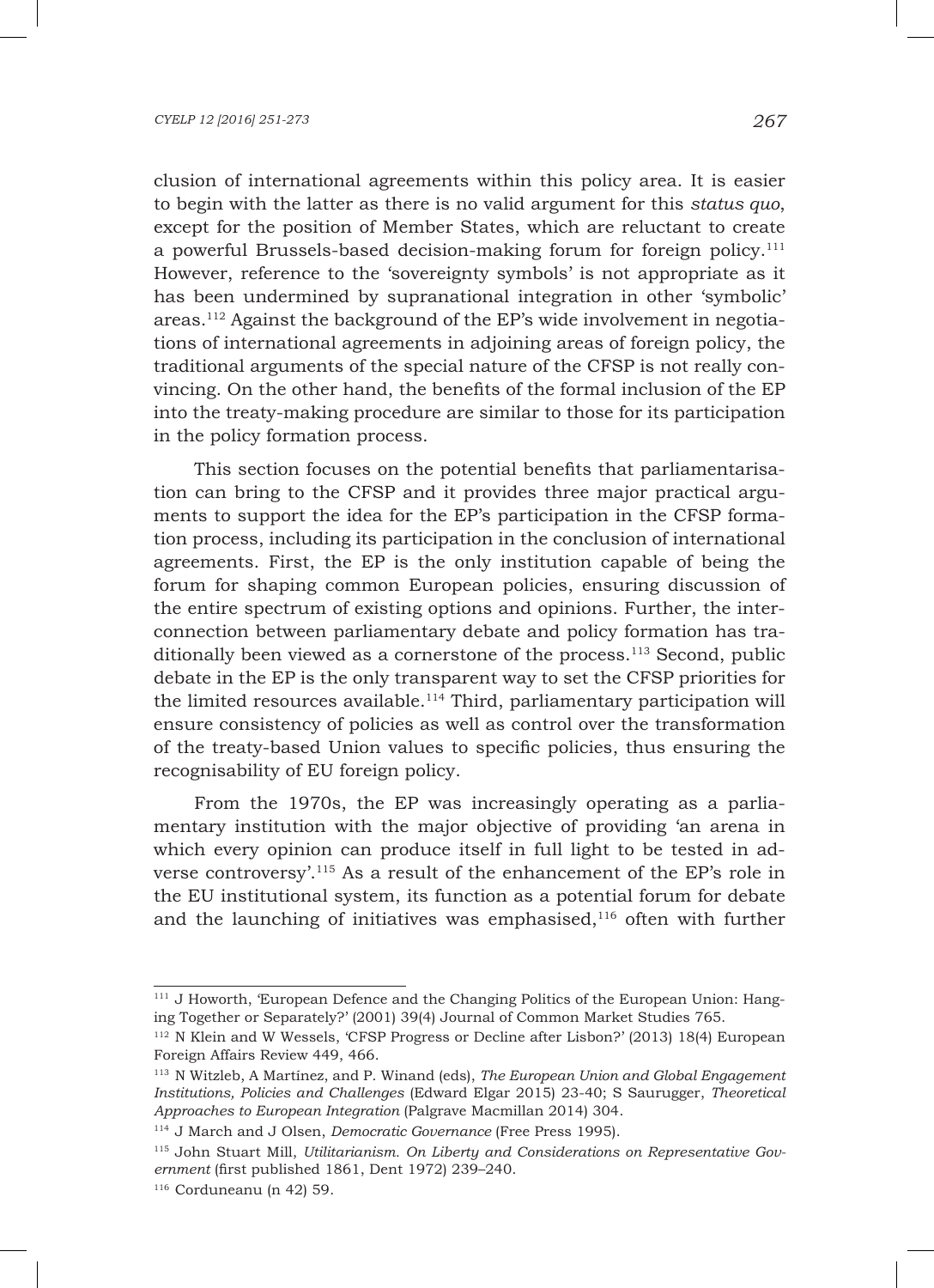connection to the phenomenon of elite socialisation.<sup>117</sup> Today, the provision of a 'grand forum' for the discussion of foreign policy is considered to be among the EP's principal functions.<sup>118</sup> There is obviously a match between the pressing necessity of having political debate within a highly politicised area, which the CFSP is,<sup>119</sup> and the traditional function of parliaments, which is to ensure that policies are discussed publicly and that reasons for the decision are provided to the public.<sup>120</sup> In the EU, the necessity for debate over foreign policy is even higher than in a state, as, in addition to traditional general reasoning, the EU has three unique reasons of its own.

The common general reasons for such debate are rather straightforward and are based on the rationale of exposing and discussing diverse views on strategic direction and policy priorities, thus diminishing potential risks for erroneous decisions.<sup>121</sup> Further, public parliamentary debate ensures discussion of the entire spectrum of available solutions. Specific EU reasons include: the need for CFSP compliance with declared values and principles, the need for the formation of all-European common approaches and the need to ensure the synergy of the CFSP with other areas of foreign policy. None of these tasks can realistically be achieved with the EP remaining formally excluded from the policy formation process.

The initial question for foreign policy formation implies the determination of values and identities it is intended to defend.<sup>122</sup> In the case of the EU, these values are stipulated in the founding treaties, $123$  thus enjoying the highest normative power. However, the transformation of those values and principles into specific policies implies a certain degree of control over the policy-making process. This article supports the argument for the importance of public control over any exercise of political power in the context of collective choices of values.<sup>124</sup> In this context, parliamentary procedures imply a higher level of scrutiny to secure the compliance of policies with the declared values. Furthermore, the EP's established reputation as 'the champion of European values $125$  is a political guarantee for its value-based debate.

<sup>117</sup> C Strøby-Jensen, 'Neo-functionalism' in Cini and Pérez-Solórzano Borragán (n 66) 75-77. <sup>118</sup> Geoffrey Edwards, 'The Pattern of the EU's Global Activity' in Christopher Hill and Michael Smith (eds), *International Relations and the European Union* (OUP 2011) 57. <sup>119</sup> Bajtay (n 15) 39.

<sup>120</sup> A Benz, 'Path-Dependent Institutions and Strategic Veto Players: National Parliaments in the European Union' (2004) 25(5) West European Politics 875.

 $121$  Bajtay (n 15) 39.

<sup>&</sup>lt;sup>122</sup> O Waever, 'European Security Identities' (1996) 34(1) Journal of Common Market Studies 103.

 $^\mathrm{123}$  Art 21 TEU.

<sup>124</sup> Lord (n 61) 1136-1137

<sup>125</sup> 'The European Parliament as a champion of European values' (2008) Office for Official Publications of the European Communities.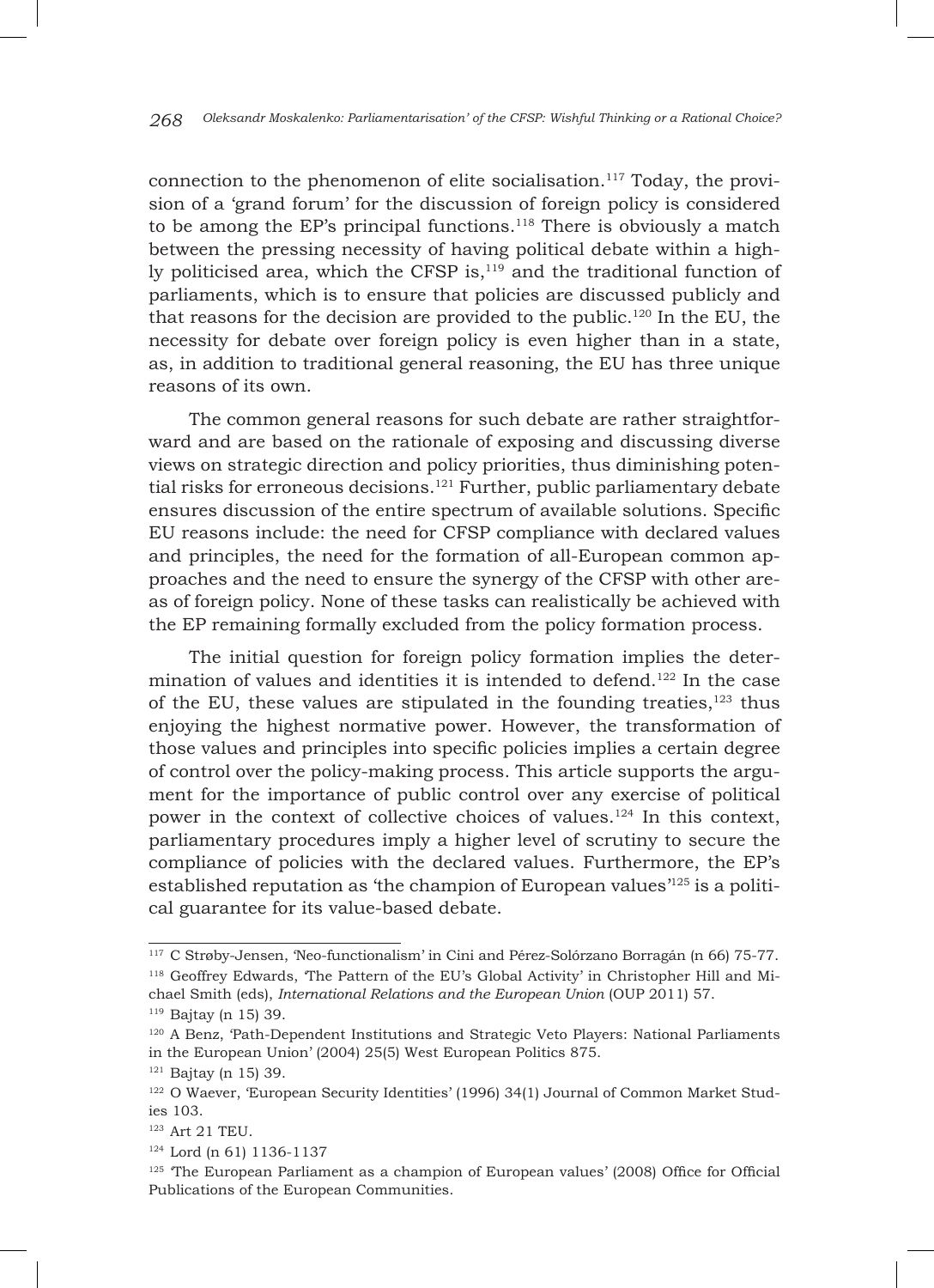Against the divergence among the Member States on foreign policy issues, the need for the formation of shared aims is another fundamental challenge for the EU. Scholars stress the initial steps in the slow and painful process of their generation.126 From this perspective, the existence of a 'grand forum' for the search for and debate on such common grounds is vital. Moreover, the formal connection of parliamentary debate to policy formation is likely to foster the process, as this will alter its mode from its current intergovernmental setting. Thus, decisions must be based on common European interests, implying that these interests have been previously identified, debated and consolidated. In this sense, the EP's role in consensus building is supported by the legitimacy argument. In turn, the consensus building process can be a solid basis for long-term strategic guidelines, which are necessary to enhance the consistency of EU foreign policy.

Perhaps, the last point to make is the need for "cross-pillar" interactions',<sup>127</sup> or the development of synergy between the CFSP and other segments of foreign policy. Here, the EP is also in a unique position as it is already a part of the policy formation process for trade, aid and development. Moreover, for decades it has been playing a significant role in terms of democratisation and human rights protection. Thus, the EP's exclusion from the CFSP process remains illogical. In academic debate the idea of 'upgrading' the EP's role to that of an active participant in the CFSP decision-making process has already been discussed as being 'the simplest option to reduce the inconsistency of the Union's institutional design'.128 From the institutional perspective, the establishment of parity for the EP's competences throughout all foreign policy areas will result in practical rationality benefits, including the unification of rules and procedures, as well as the simplification and harmonisation of the EU institutional system, leading to the reduction of transaction costs, which is often identified as a factor of institutional development.<sup>129</sup>

### **6 Scrutinising the EU executives**

Parliamentary control over policy implementation is the last (but not the least) stage of the political cycle in terms of democratic accountability.130 In this sense, the EP's role can hardly be over-estimated in terms

<sup>126</sup> U Guérot, 'Germany Goes Global: Farewell Europe' (*European Council on Foreign Relations*, 16 September 2010) <http://ecfr.eu/content/entry/commentary\_germany\_goes\_ global/> accessed 30 December 2016.

<sup>&</sup>lt;sup>127</sup> Wouters and Raube (n 1) 18.

<sup>128</sup> Mittag and Wessels (n 57) 26.

<sup>129</sup> J Stacey and B Rittberger, 'Dynamics of Formal and Informal Institutional Change in the EU' (2003) 10(6) Journal of European Public Policy 858, 866.

<sup>&</sup>lt;sup>130</sup> H Hänggi and H Born 'Governing the Use of Force Under International Auspices: Deficits in Parliamentary Accountability' *SIPRI Yearbook* (OUP 2005) 201.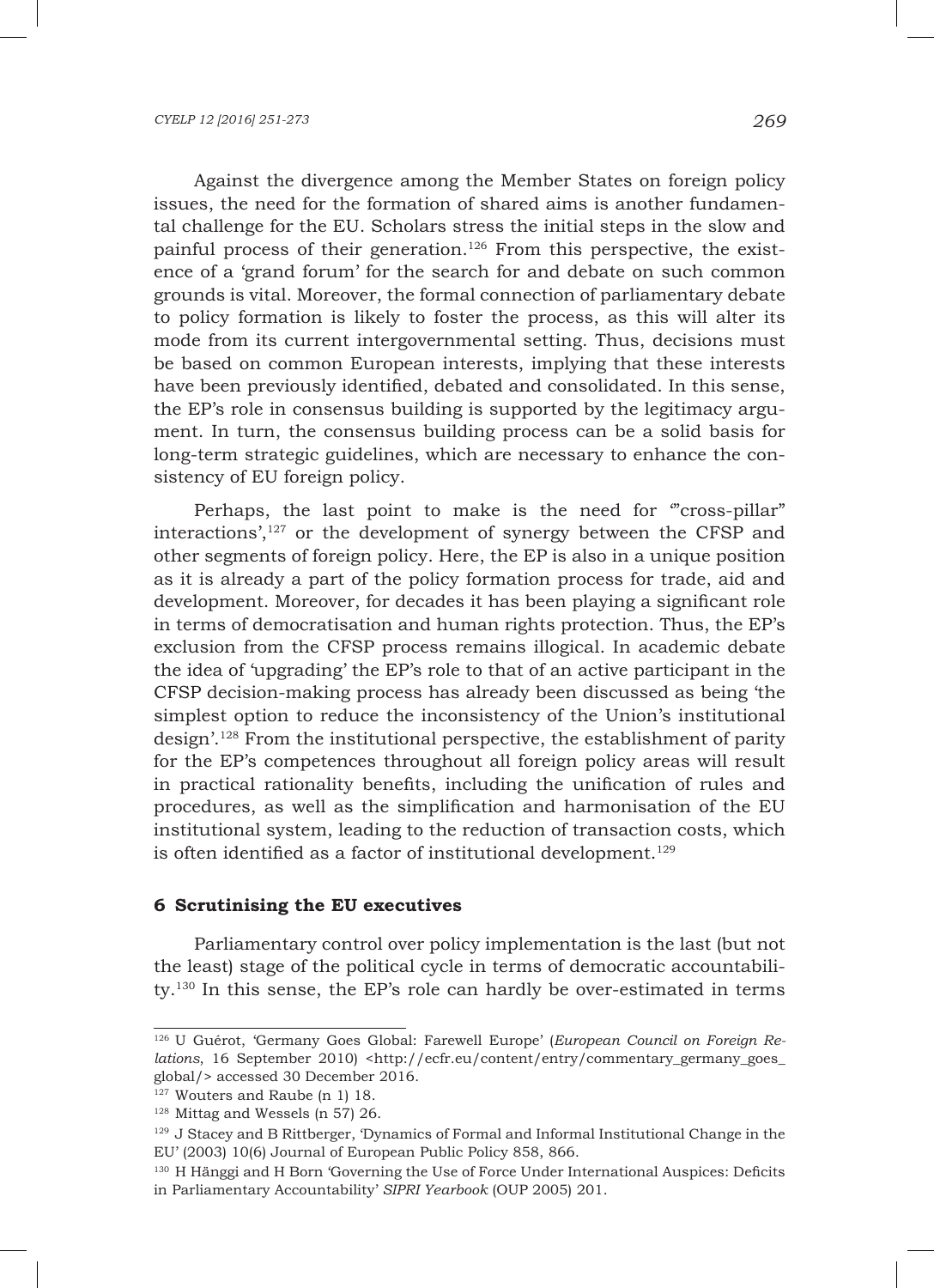of making EU executives provide sufficient information and justify their actions.131 It is necessary to stress that post-Lisbon practice has made considerable progress along this path, ensuring the EP's involvement to a much greater degree than the founding treaties stipulated. However, in order to develop into a stable functioning system, these practices require formalisation with a further connection to the EP's formal competence to sanction executives.

It should be noted that EU informal practices have traditionally aimed at diminishing tension and inter-organisational conflicts.132 They are based on, rather than constrained by, the founding treaties and usually go much further than treaty-based limits. Their scope includes interinstitutional agreements,133 informal commitments and numerous written and unwritten rules. In this way, the post-Lisbon inter-institutional dynamics strengthened the influence of the EP, which enhanced its scrutinising position regarding all three major elements of the post-Lisbon system of the CFSP – the HR, the EEAS and the Union's delegations.<sup>134</sup>

The EP's relations with the HR are now based on the new Inter-Institutional agreement of 2013135 and traditional informal commitments practice. Moreover, the practice of inauguration Commission commitments was extended to the HR.<sup>136</sup> Together with a number of other similar documents,<sup>137</sup> these commitments ensured substantially deeper EP cooperation with the HR than the Lisbon Treaty required. Furthermore, the HR volunteered for 'special relations' with the EP, emphasising its democratic legitimacy, and understanding the importance of parliamentary accountability.<sup>138</sup>

To some extent, the HR was driven by institutional reasons aiming at enhancing her current uncertain position.<sup>139</sup> In this sense, the article re-

<sup>&</sup>lt;sup>131</sup> D Curtin, P Mair and Y Papadopoulos. 'Positioning Accountability in European Governance: An Introduction'. (2010) 33(5) West European Politics 929, 937

<sup>132</sup> J Stacey, *Integrating Europe: Informal Politics and Institutional Change* (OUP 2010) 68.

<sup>133</sup> О Moskalenko, 'Role of Inter-institutional Agreements in the Rise of European Parliament Competences External Relations' (2014) 67(1) Studia Diplomatica – Brussels Journal of International Relations 15.

<sup>134</sup> S Duke, 'The Lisbon Treaty and External Relations' (2008) 1 Eipascope 13 <www.eipa. eu> accessed 30 December 2016.

<sup>135</sup> See n 33*.*

<sup>136</sup> Hearing with Baroness Ashton at the Committee on Foreign Affairs (6 January 2010). Parliament hearing of Mrs. Mogherini (6 October 2014).

<sup>137</sup> High Representative Declaration on Political Accountability (8 July 2010); High Representative Statement on the basic organization of the EEAS central administration (8 July 2010).

<sup>&</sup>lt;sup>138</sup> K Raube, 'The Emerging Relationship between the European Parliament, the High Representative and the External Action Service' (2011) Working Paper No 74, 9 <https://ghum. kuleuven.be/ggs/publications/working\_papers/new\_series/wp71-80/wp74.pdf> accessed 30 December 2016.

<sup>139</sup> J-C Piris, *The Constitution for Europe: A Legal Analysis* (CUP 2006) 154.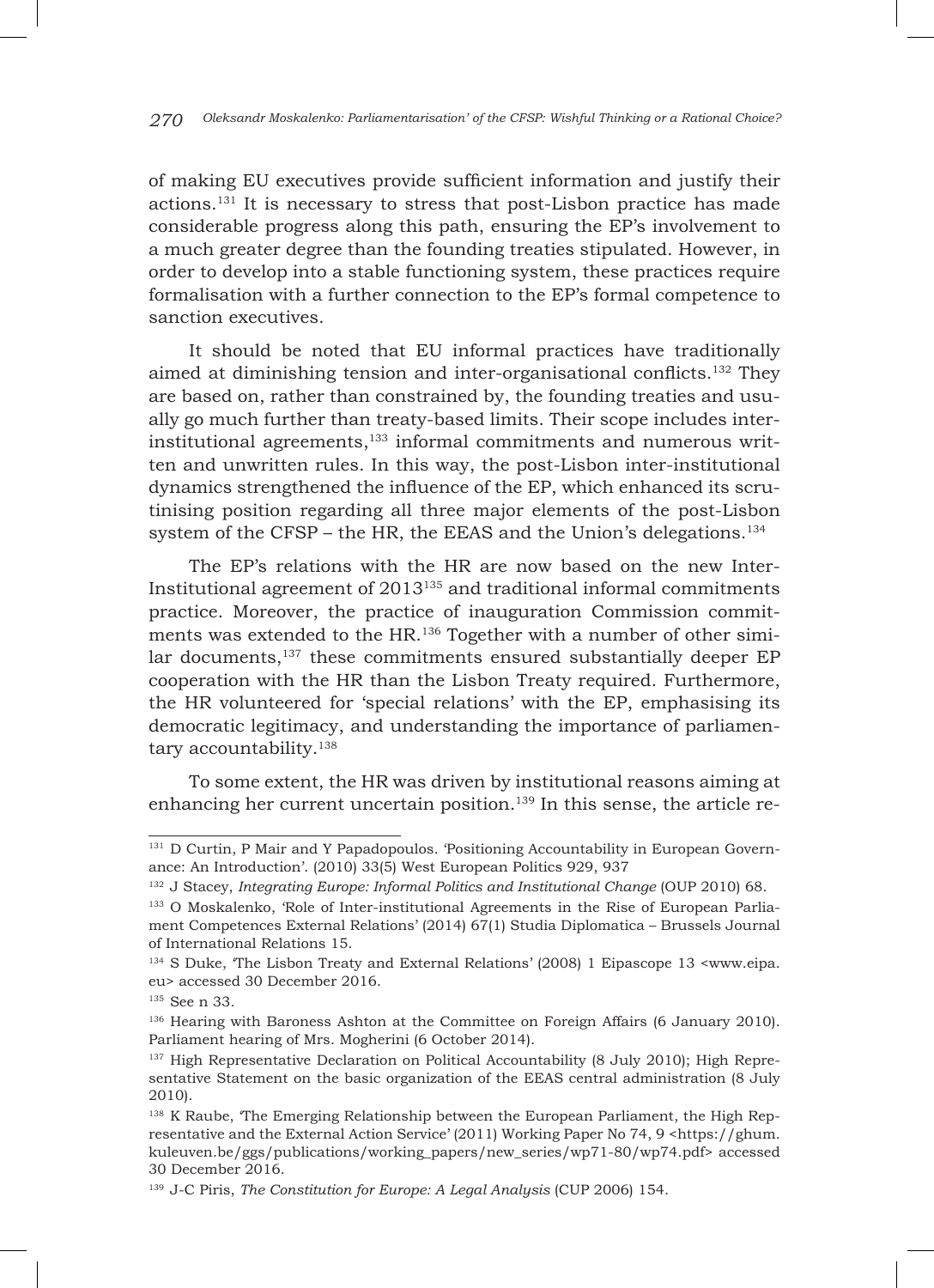fers to the institutional approach, using its argument of maximisation of one's own self-interests and preferences,<sup>140</sup> as CFSP parliamentarisation has the potential to reinforce the HR's institutional role at the implementation level, $141$  since reference to policies and programmes legitimated by the EP's participation will certainly add to the political weight of his/ her actions. Thus, the HR's status of *primus inter pares* in his/her relations with the 'Group of External Relations Commissioners' will acquire a different meaning, as the implementation process would imply common responsibility instead of the current dependence of the HR on the commissioners involved.142

In its relations with the EEAS, which is often viewed as the cornerstone of the post-Lisbon architecture of external relations,143 the EP used its budgetary leverage to ensure the accountability of the service. It managed to establish a structured relationship with the EEAS in terms of political control, supervision and budgetary oversight.144 Furthermore, the EP strengthened its influence after the EEAS reform of  $2013$ ,<sup>145</sup> thus going much further than the Treaties suggested.146

The EP also made some steps towards ensuring its scrutiny over the EU delegations. As the US experience shows, diplomatic personnel can be held directly accountable; however, the Lisbon Treaty has not provided for any special procedure in this sense.147 Nonetheless, the EP developed a rule to have heads of the delegations appear before the EP prior to the start of their mission.148 This unofficial rule was formalised by the Rules of Procedure, $149$  often seen as a specific channel to reinforce the EP's competences for CFSP matters.<sup>150</sup> However, the attempt to develop this practice into full-scale US Congress-style hearings failed.151 Frequently, reference is made to the EP's lack of formal competence to

<sup>140</sup> B Rosamond, 'New Theories of European Integration' in Cini and Pérez-Solórzano Borragán (n 66) 116.

<sup>141</sup> Art 22 (1) TEU.

<sup>142</sup> Paul (n 41) 29.

<sup>143</sup> Raube (n 138) 3.

<sup>144</sup> ibid 11.

<sup>145</sup> D Fiott, 'The Diplomatic Role of the European Parliament's Parliamentary Groups' (2015) 3epa SIEPS European Policy Analysis 8-9 <http://papers.ssrn.com/sol3/papers. cfm?abstract\_id=2578868> accessed 30 December 2016.

<sup>146</sup> E Wisniewski, 'The Influence of the European Parliament on the European External Action Service' (2013) 18(1) European Foreign Affairs Review 100.

<sup>147</sup> Raube (n 138) 13.

<sup>148</sup> Fiott (145) 8-9.

<sup>149</sup> Rules 93, 95 EP Rules of Procedure (2011).

<sup>150</sup> L Rumrich 'The CFSP within the Institutional Architecture: The Role of the European Parliament' (2006) 2(2) Hans Law Review 211, 215.

<sup>151</sup> B van Vooren, 'A Legal-Institutional Perspective on the European External Action Service' (2010) CLEER Working Papers No 7, 30.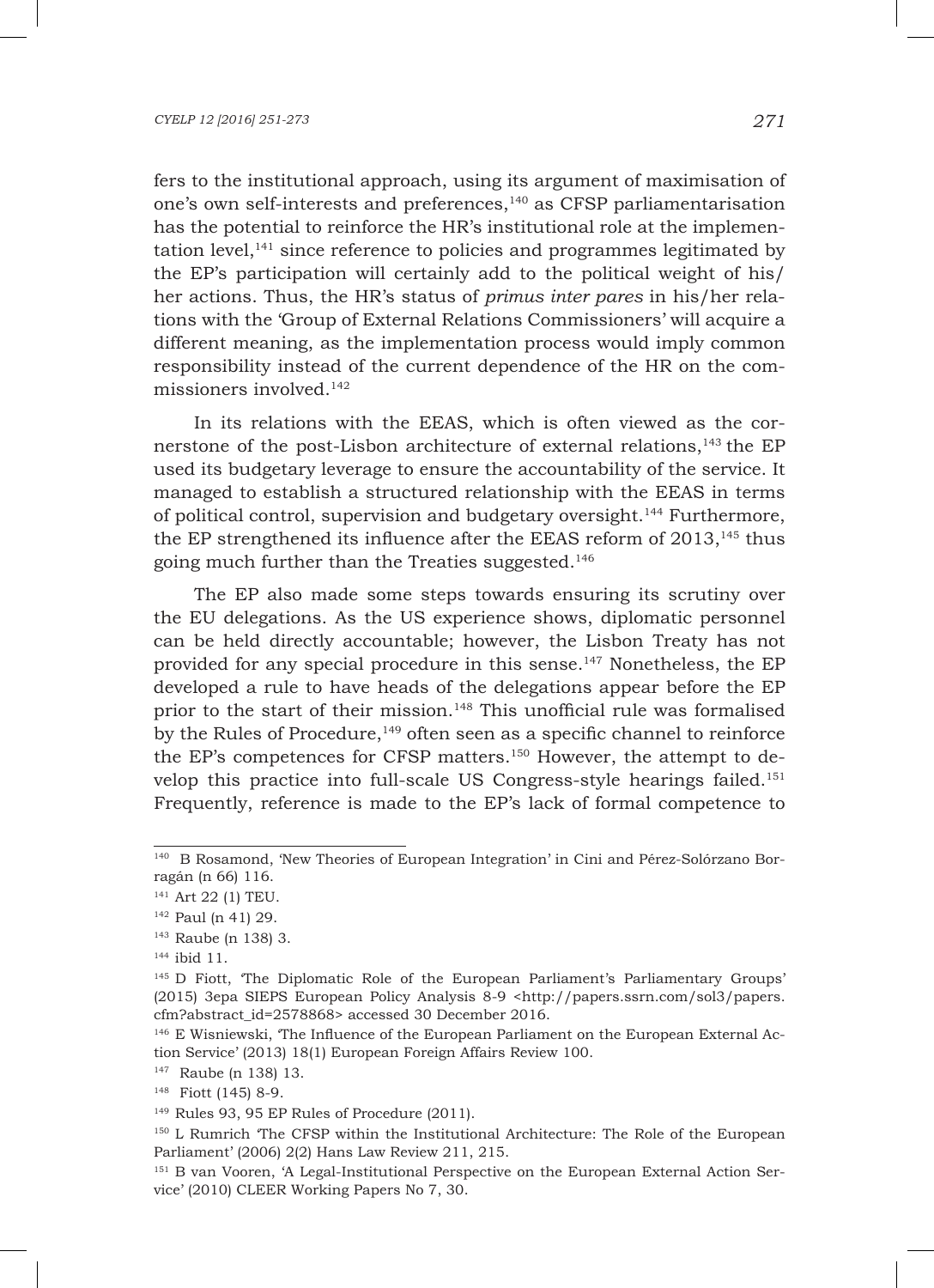block the appointment of a head of a delegation.<sup>152</sup> Nonetheless, in this case political consequences may suffice as it will be rather embarrassing to have somebody leading an EU delegation after a negative opinion from the EP.

In addition to the special mechanisms mentioned above, the EP can certainly use its traditional instruments of scrutiny, such as special committees, rapporteurs and questions, as well as special hearings, workshops, *ad hoc* missions, etc,<sup>153</sup> which already place the EP in a strong position in terms of scrutinising CFSP executives. Against the background of the well-developed informal but rather efficient system of EP scrutiny over all CFSP major segments, the question is why these practices need formalisation. In general terms, the 'power to sanction' has traditionally been part of parliamentary control, $154$  thus making national parliaments decisive actors in co-determining final policy outputs.155 From a more practical perspective, there are two basic answers to this question. The first is the fact that the EP should not expect too much from 'informal and indirect power'.156 This submission echoes the claim for strengthening the EP's formal rather than informal rights, as expressed in a number of previous studies.157 The practical rationale of this argument lies in the need to establish a systematic and institutionalised structure of interaction, which requires the EP's right 'to be heard' to be assured, as this right is of vital importance for the effectiveness of parliamentary supervision.<sup>158</sup> Thus, the establishment of a stable basis requires its formalisation by legal means.

The second argument stresses the importance of formal leverage in the EP's relations with the EU executives. With reference to the experience of the EP's consent right for international agreements, it is necessary to stress that after two landmark 'no-consent' votes,<sup>159</sup> the EP used this leverage to guarantee a sufficient level of cooperation throughout the negotiation process instead of following the traditional parliamentary voting pattern. In other words, the formal leverage of possible sanctions would foster the development of mutually acceptable inter-institutional practices without limiting the scope of parliamentary scrutiny.

<sup>152</sup> Raube (n 138) 6.

<sup>153</sup> Bajtay (n 15) 31.

<sup>154</sup> C Caballero-Bourdot, 'Inter-parliamentary Scrutiny of the CFSP: Avenues for the Future (2011) Occasional Paper, no 94, Institute for Security Studies, 13.

<sup>155</sup> Wouters and Raube (n 1) 4.

<sup>156</sup> Lalone (n 69) 14.

 $^{157}$  Mittag and Wessels (n 57) 25.

<sup>158</sup> Raube (n 138) 4.

<sup>159</sup> The Cases of the EU-USA SWIFT Bank Data Transfer Agreement (SWIFT) and the Anti-Counterfeiting Trade Agreement (ACTA).